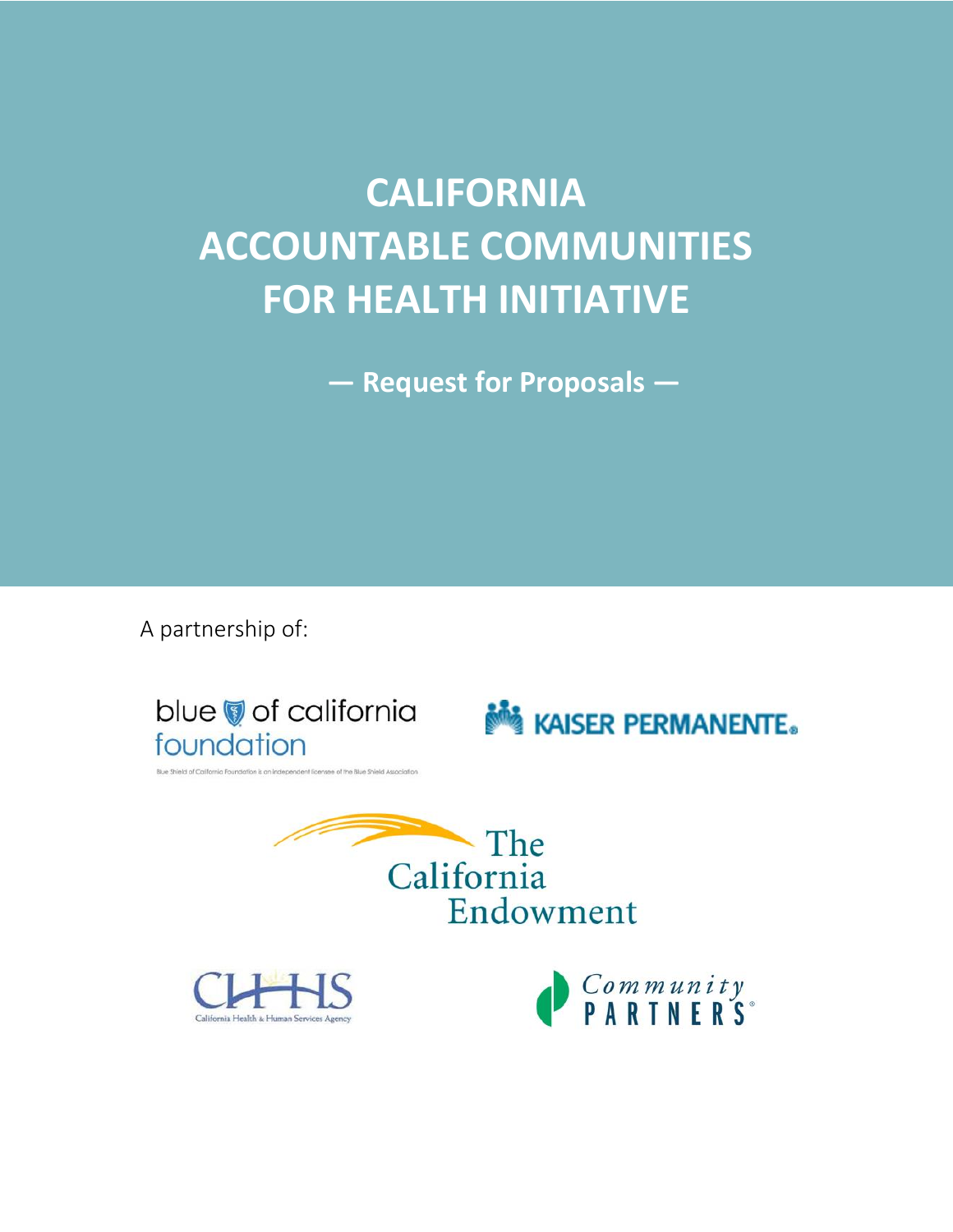

# California Accountable Communities for Health Initiative (CACHI)

# O V E R V I E W

Over the last several years, there has been an acceleration of efforts both to reform the health care delivery system and address community conditions that contribute to ill health. Through the development of integrated delivery systems, such as Accountable Care Organizations, and community-based efforts, like Community Transformation Grants, it is now well recognized that it takes a broad range of partnerships—across the health care system as well as sectors that affect the social determinants of health—to make significant improvements in personal and population health and achieve greater health equity.

Until recently, however, most health care delivery reform efforts have been conducted separate from community-based efforts. Yet, all such sectors are needed to work in close collaboration to address the spectrum of contributors to ill health, improve health and, ultimately, reduce health care costs.

In response to this challenge, Community Partners, with support from a consortium of funders (The California Endowment, Blue Shield Foundation of California, and Kaiser Permanente), is releasing this Request for Proposals to support up to six Accountable Communities for Health through the California Accountable Communities for Health Initiative (CACHI).

Accountable Communities for Health (ACHs) seek to explicitly bring together key sectors and partners—from the community to the health care delivery system—in order to collectively advance a common health goal. This model builds on prior efforts to coordinate and integrate various organizations, programs and services by linking their activities together in a coherent and reinforcing portfolio of interventions across five key domains. By aligning activities to address particular health issues in a community, ACHs can achieve meaningful and lasting improvements in personal and population health. The CACHI will assess the feasibility, effectiveness, and potential value of a more expansive, connected and prevention-oriented health system.

# **BACKGROUND**

In 2013, California received a Center for Medicare and Medicaid Innovation (CMMI) State Innovation Model (SIM) Design Grant to develop a plan, using the Let's Get Healthy California report as a foundation, for implementing significant health system and payment reforms. This plan, the State Health Care Innovation Plan [\(http://www.chhs.ca.gov/pages/pritab.aspx\)](http://www.chhs.ca.gov/pages/pritab.aspx) was prepared with input from key health and health care leaders in the state, and outlines a vision in which *"California is home to high quality, efficient, seamless health systems throughout the state, which improve health outcomes for all Californians."* The Plan includes four core initiatives and six building blocks to achieve these strategies. One of the Innovation Plan's four initiatives is the Accountable Communities for Health (ACH).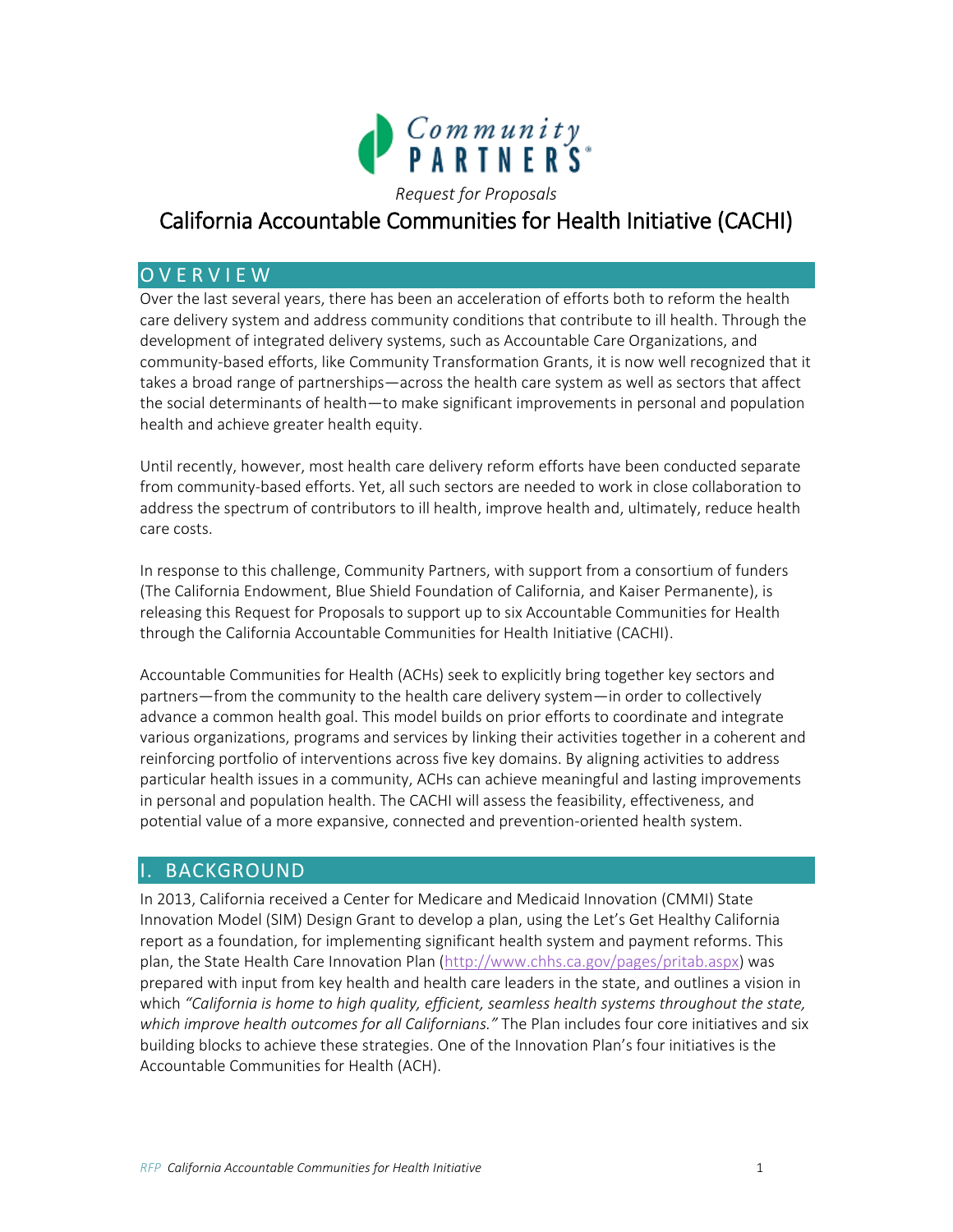#### The definition of an ACH is as follows:

*An Accountable Community for Health is a multi-payer, multi-sector alliance of major health care systems, providers, and health plans, along with public health, key community and social services organizations, schools, and other partners serving a particular geographic area. An ACH is responsible for improving the health of the entire community, with particular attention to achieving greater health equity among its residents.*

*The goals of an ACH are to 1) improve personal and community-wide health outcomes and reduce disparities with regard to particular chronic diseases or health needs; 2) control costs associated with ill health; and, 3) through a self-sustaining Wellness Fund, develop financing mechanisms to sustain the ACH and provide ongoing investments in prevention and other system-wide efforts to improve population health.* 

CACHI was designed to implement a new population health model that would link together health care systems, community resources and social services with primary prevention approaches in a given geographic area to address a particular health need, such as chronic disease, on a community-wide basis.

Explicit in the design of the ACH is the coordination of a portfolio of aligned and mutually reinforcing interventions that span five key domains – clinical, community, clinical-community linkages, policy and systems, and environment—in order to improve personal and population health. Moreover, the effort should pay particular attention to reducing health inequities, defined as focusing on the needs of, and gaining net positive impacts in, communities with populations most at risk for poor health outcomes.

Although an ACH would incorporate accountability as a key driver of change, it is distinguished from an Accountable Care Organization in two critical ways. As the name implies, an ACH's focus is on 1) health, wellness, equity, and prevention—not just care; and 2) on an entire community, as opposed to just an organization's enrollees or panel.

To continue efforts begun during the development of the Innovation Plan, the state formed an Accountable Communities for Health Work Group, composed of representatives from community clinics, health plans, hospitals, public health, prevention, academia, and philanthropy, as well as the California Department of Public Health and other state departments. The Work Group was charged with developing recommendations for the design and implementation of the ACH program as envisioned in the Innovation Plan. A final report of the Work Group can be found at: [http://www.chhs.ca.gov/PRI/ACH%20Work%20Group%20Report%20FINAL.pdf.](http://www.chhs.ca.gov/PRI/ACH%20Work%20Group%20Report%20FINAL.pdf)

# II. KEY ELEMENTS OF ACCOUNTABLE COMMUNITIES FOR HEALTH

Accountable Communities for Health represent a relatively new development in health system transformation, and they are being tested around the country. These projects are all in progress, so no single model has emerged. Moreover, they have embodied different approaches and areas of focus. Nevertheless, they share a commitment to population health and multi-sector collaboration:

 Massachusetts Prevention and Wellness Trust Fund [http://www.mass.gov/eohhs/docs/dph/com-health/prev-wellness-advisory-board/annual](http://www.mass.gov/eohhs/docs/dph/com-health/prev-wellness-advisory-board/annual-report-2014.pdf)[report-2014.pdf](http://www.mass.gov/eohhs/docs/dph/com-health/prev-wellness-advisory-board/annual-report-2014.pdf)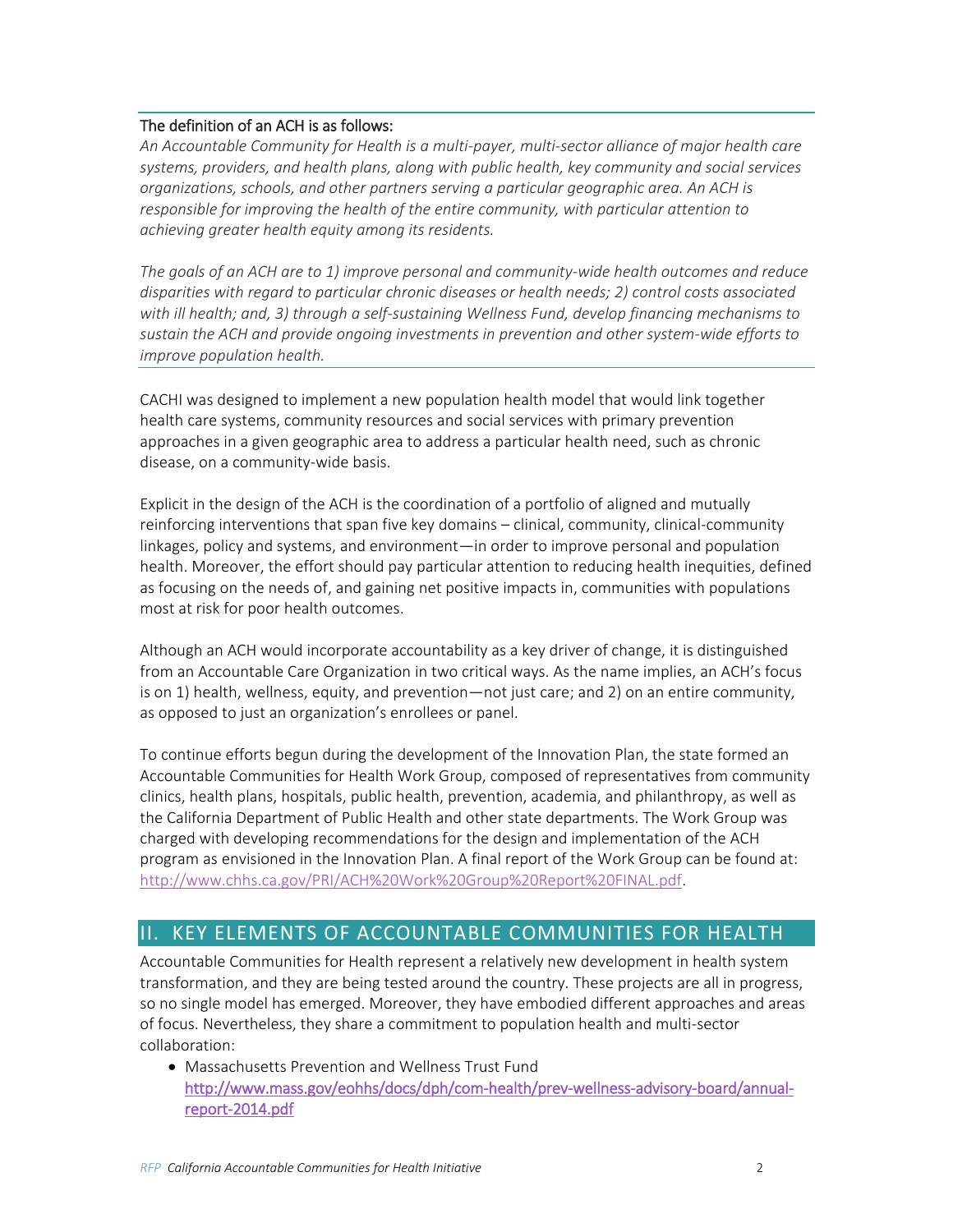- Washington State Accountable Community of Health (CMMI SIM Grant) [http://www.hca.wa.gov/hw/Pages/communities\\_of\\_health.aspx](http://www.hca.wa.gov/hw/Pages/communities_of_health.aspx)
- Minnesota Accountable Communities for Health (CMMI SIM Grant) [http://www.dhs.state.mn.us/main/idcplg?IdcService=GET\\_DYNAMIC\\_CONVERSION&Revisio](http://www.dhs.state.mn.us/main/idcplg?IdcService=GET_DYNAMIC_CONVERSION&RevisionSelectionMethod=LatestReleased&dDocName=sim_achgp) [nSelectionMethod=LatestReleased&dDocName=sim\\_achgp](http://www.dhs.state.mn.us/main/idcplg?IdcService=GET_DYNAMIC_CONVERSION&RevisionSelectionMethod=LatestReleased&dDocName=sim_achgp)
- Vermont Accountable Community for Health (CMMI SIM Grant) <http://www.preventioninstitute.org/component/jlibrary/article/id-366/127.html>
- BUILD Health Challenge (Kresge Foundation, RWJF, Colorado Health Foundation) <http://www.buildhealthchallenge.org/>

Definitional Elements. Using the Work Group report as a foundation, as well as early findings from some of the projects cited above and research conducted in California (see for example, Hogan (2015), Hester (2015) and Prevention Institute (2015)), seven definitional elements of an ACH have been identified. They are:

- Shared vision and goals: A common set of goals and vision, based on a shared understanding of the problem.
- Partnerships: Meaningful collaboration among the health care, social services, and various community agencies and sectors dedicated to achieving the vision and goals.
- **Leadership:** At least one, but ideally several, champions at both an individual and organizational level among the core entities of an ACH.
- Backbone: An agreed upon entity that will serve as the collaborative's facilitator and convener.
- Data analytics and capacity: The infrastructure, capacity, and agreements for collecting, analyzing and sharing financial, community and population-level data across a variety of providers and organizations.
- Wellness fund: A vehicle for attracting resources from a variety of organizations and sectors to support the goals, priorities, and strategies developed by the ACH.
- Portfolio of interventions: A set of coherent mutually-supportive interventions that address a particular issue or conditions across five key domains: clinical care, community programs and social services, community-clinical linkages, environment, and public policy and systems.

For further description of these definitional elements, see Appendix 1.

Geographic area/size. Many similar initiatives around the country have supported projects in communities with populations between 100,000 and 200,000. Rather than specifying that communities should be of a particular size, the Work Group recommended that an ACH should serve a defined geographic area that generally meets the following criteria.

- The combination of ACH health care-related members, in particular commercial and public health plans and providers, would be able to reach the majority of the population;
- There are sufficient ACH members across multiple sectors, particularly those related to the selected health issue, to support the portfolio of interventions;
- The total number of ACH members and/or partners is conducive to members being able to build and maintain meaningful partnerships with each other;
- The community includes populations that experience significant disparities with regard to overall disease burden and in the condition being targeted;
- The target geographic area is large enough to be able to demonstrate a measurable impact; and,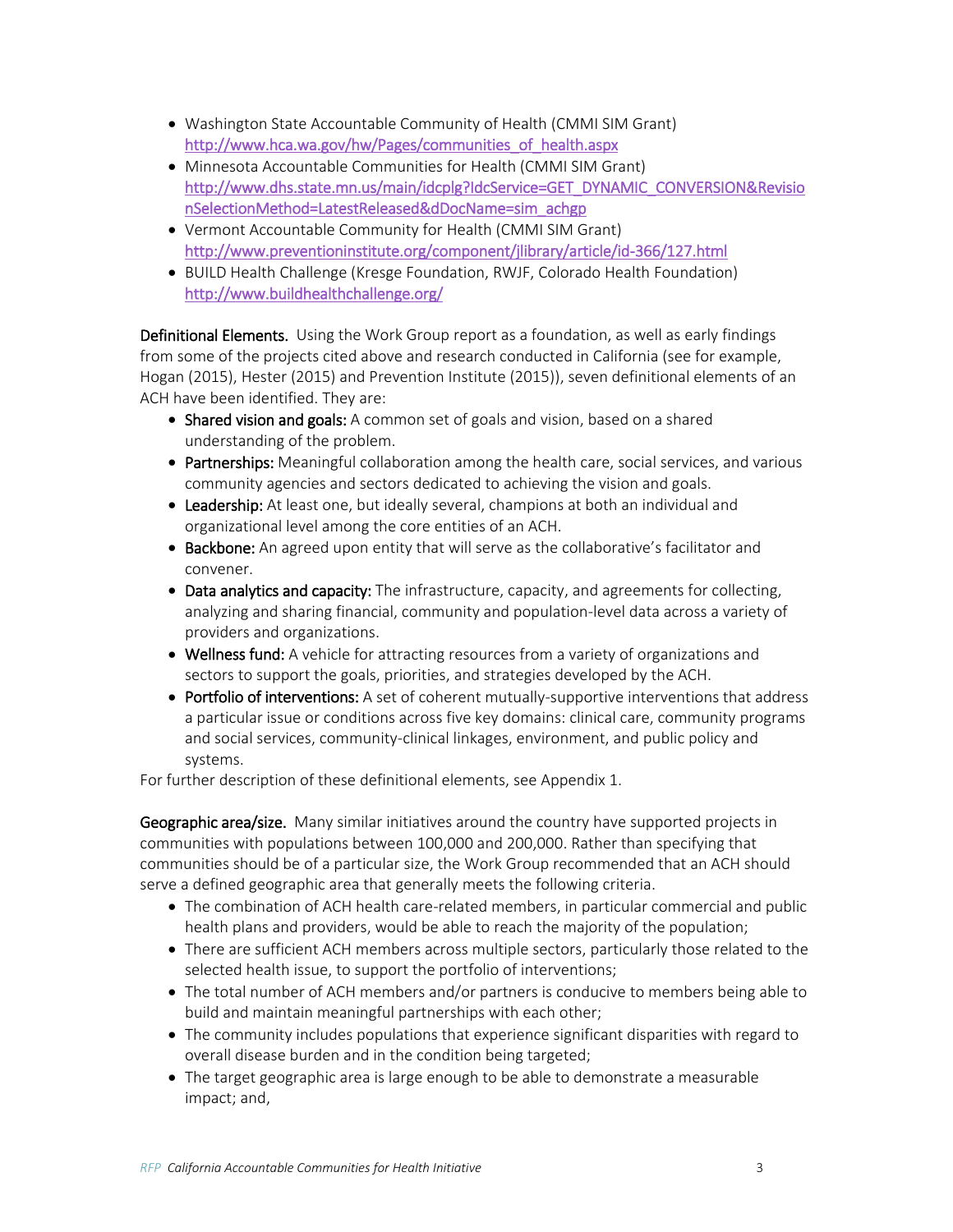The geographic area is small enough such that the resources of an ACH and proposed interventions are able to meaningfully address the health need.

## III. CALIFORNIA ACCOUNTABLE COMMUNITIES FOR HEALTH INITIATIVE

The goal of CACHI is to assess the feasibility, effectiveness, and potential value of a more expansive, connected and prevention-oriented health system that links together the health care sector, public health, community resources, and a range of other sectors. This is an innovative type of system transformation, which will likely take years to achieve all of its goals. Therefore, it is critical that ACHs supported by this initiative be able to demonstrate outcomes and progress toward those goals in the timeframe of this grant in order to learn what elements, activities or milestones are most important.

## *To that end, it is highly desirable that proposed ACHs already have a high degree of readiness*—in particular, an

existing community collaborative

#### Geographic Diversity and the San Joaquin Valley

The funders are committed to geographic diversity and are seeking applicants from all regions of the state. For example, proposals are encouraged from highlymotivated communities in the San Joaquin Valley and rural communities that may not yet have achieved a high level of readiness, but can, nevertheless, demonstrate a commitment to the vision of an ACH and the portfolio approach outlined in the RFP. Moreover, applicants must be able to demonstrate that they could put into place the required infrastructure with an additional year of planning support. To that end, proposals should identify key gaps in readiness and the collaborative infrastructure and how they would address them with support from this initiative. (See Hogan 2015 for more information.)

composed of many, if not most, of the essential partners, with a history of working together.

CACHI will support several activities:

- 1. Grants. Initial grants provided under this RFP will be for up to \$250,000 and one year in duration, with a possibility for a six-month extension for grantees to complete their milestones. Grantees that have substantially met their milestones will be provided with the opportunity for two more years of implementation funding of up to \$300,000 per ACH collaborative per year.
- 2. Technical assistance and research support. Depending on the needs of the ACH collaboratives, CACHI will provide technical assistance to grantees for:
	- the development of the ACH structure and governance;
	- data analytics and sharing;
	- development of a sustainability plan, including braiding and/or blending funding; and
	- aligning interventions, including assessing how various combinations of interventions can complement one another to enhance both the strength and reach—or "dose"—of their efforts (Schwartz et al 2015).

In addition, CACHI will support research regarding the development of an appropriate Return on Investment methodology or other means of assessing the financial impact and potential savings/cost avoidance of the ACH model both within the health care sector and across other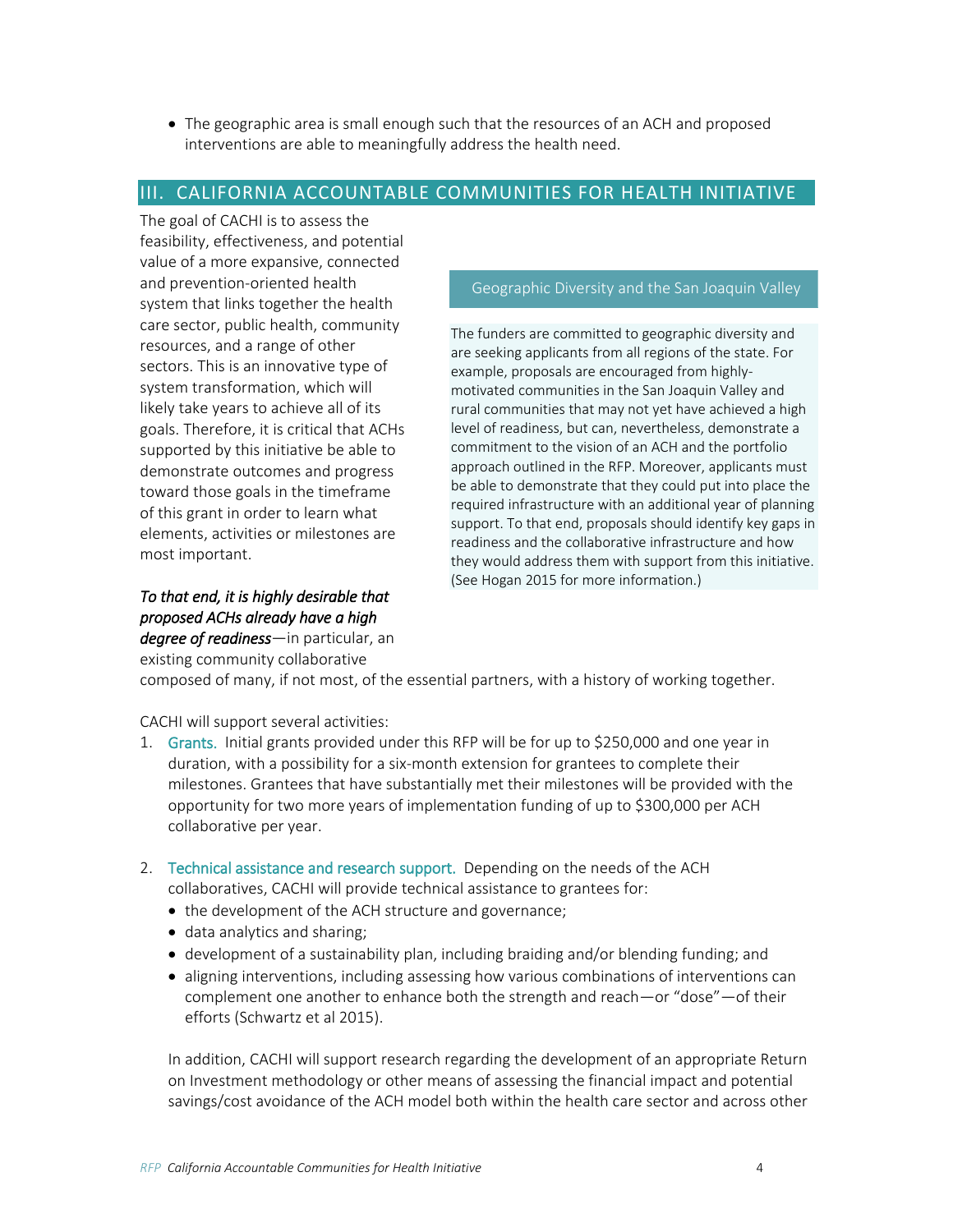key sectors. One of the challenges of prevention is that savings or cost avoidances often accrue to entities that don't necessarily bear the cost of the interventions. Therefore, in order to develop an optimal long term financing model, it will be important to be able to identify savings from improved health and build the case for allocating some portion for reinvestment into the Wellness Fund.

- 3. Learning Community. Because a primary goal of CACHI is to identify indicators and outcomes of success and share best practices, CACHI will sponsor activities to promote active peer exchange of ideas, successes, challenges and progress. There will be annual convenings of all CACHI grantees as well as small meetings among specific stakeholders within each ACH, pending discussion with grantees to identify the most useful activities. For example, Backbone organizations or organizations hosting the ACH Wellness Funds may be brought together to learn from each other as well as outside experts. In addition, the funders are exploring bringing CACHI grantees together with similar initiatives from around the country to share experiences, promote cross-site learning, and disseminate findings.
- 4. Evaluation. The Initiative will sponsor a cohort evaluation of all grantees, based on a framework being developed by the California Department of Public Health with funding under the CMMI State Innovation Model grant. The goal of the evaluation is to document the development and operations of ACHs, assess the impact of implementing a portfolio of interventions to address a particular health need, and identify the structural and programmatic elements for success and strategies for sustainability to spread and scale the ACH model.

There is no requirement that each ACH develop its own evaluation plan. However, CACHI grantees must agree to work with the cohort evaluator to select readily available measures and indicators to assess progress related to goals of each ACH and to collect and submit local data to the evaluator. Applicants should consider the time requirements associated with participating in the evaluation (and learning community) in developing their staffing plan and budget.

5. Relationship with the federal Accountable Health Communities initiative. The federal Centers for Medicare and Medicaid Services Innovation Center recently released a notice of funding availability for an initiative called Accountable Health Communities [https://innovation.cms.gov/initiatives/ahcm/\)](https://innovation.cms.gov/initiatives/ahcm/). The federal program is focused on supporting health care systems to systematically screen and address health-related social needs as a strategy to reduce health care utilization. Because there is potential for synergy between the federal AHC initiative and CACHI, applicants are encouraged to apply for both awards. Should an applicant receive awards from both solicitations, CACHI would provide flexibility to the grantee to adapt the workplan under this grant to ensure it minimizes duplication and complements the federal initiative.

# IV. PROPOSAL

CACHI is a three-year initiative, and this RFP is soliciting grant proposals for the first year. The first year's activities should be designed to put the seven definitional elements in place, focusing in particular on addressing gaps, to ensure that in the second and third years, the ACH will be able to fully implement the portfolio of interventions.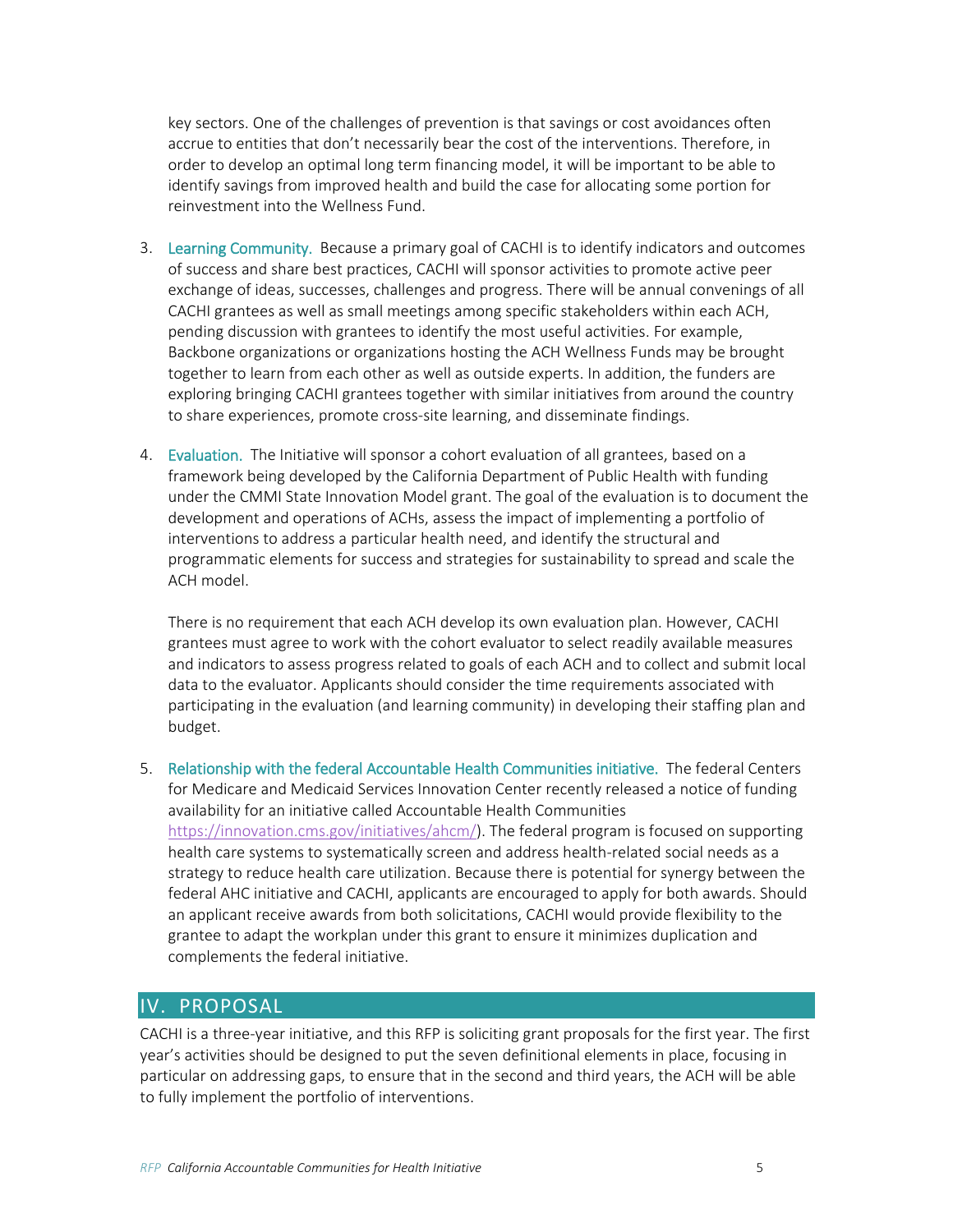It is expected that the first year will involve significant planning activities, including starting up the Backbone and Wellness Fund and formalizing governance. In addition, it is anticipated that ACHs will identify the selected health issue (see page 10), a set of short- and medium-term goals, and make significant progress toward aligning and identifying the portfolio of interventions. In many cases, some strategies and implementation-related activities will likely already be underway prior to this proposal. Therefore, grantees may propose to use some funding to fill gaps or connect and align activities, particularly in the clinical, clinical-community linkages and community and social services domains, to the degree that they are ready and able. It is anticipated that some planning and refining as well as implementation activities will be carried out throughout the course of the initiative.

Funding may be used for any or all of the following activities listed below, depending on the existing capacity, history of collaboration and work already underway:

- Staffing and facilitation of ACH collaborative and governance structure
- Start up of key ACH structures, such as Wellness Fund
- Coordination of systems to identify, refer, and report community/resident participation in program interventions
- Development and implementation of data analytics and sharing plan
- Development of a sustainability plan
- Alignment and implementation of a portfolio of interventions or particular gaps in the portfolio to address the identified health issue
- Participation in the evaluation
- Participation in the ACH learning collaborative

Key milestones for year one include:

- 1. Creation of the infrastructure of the ACH, including the Backbone organization, Wellness Fund and the commitment and roles of core partners to the ACH.
- 2. Establishment of governance structure, agreements, and a leadership team.
- 3. Agreement on the selected health issue and development of a comprehensive plan that includes a coherent portfolio of interventions with significant reach and strength. Identification of activities—those already underway as well as gaps—plus an understanding of how they interrelate and will be linked.
- 4. Identification and alignment of interventions in at least three of the five domains—clinical, community and clinical-community linkages.
- 5. Documentation of data capacity among the ACH members and development of strategies for data sharing.
- 6. Identification of outcomes, indicators, and relevant baseline data, in coordination with the evaluator.
- 7. Significant progress toward the development of a sustainability plan, which identifies funding sources and is designed to support the ACH infrastructure and invest in priority activities for which there are few, if any, resources.

Proposals for funding and participation in CACHI include a narrative, budget, budget narrative, workplan and other attachments, all described below.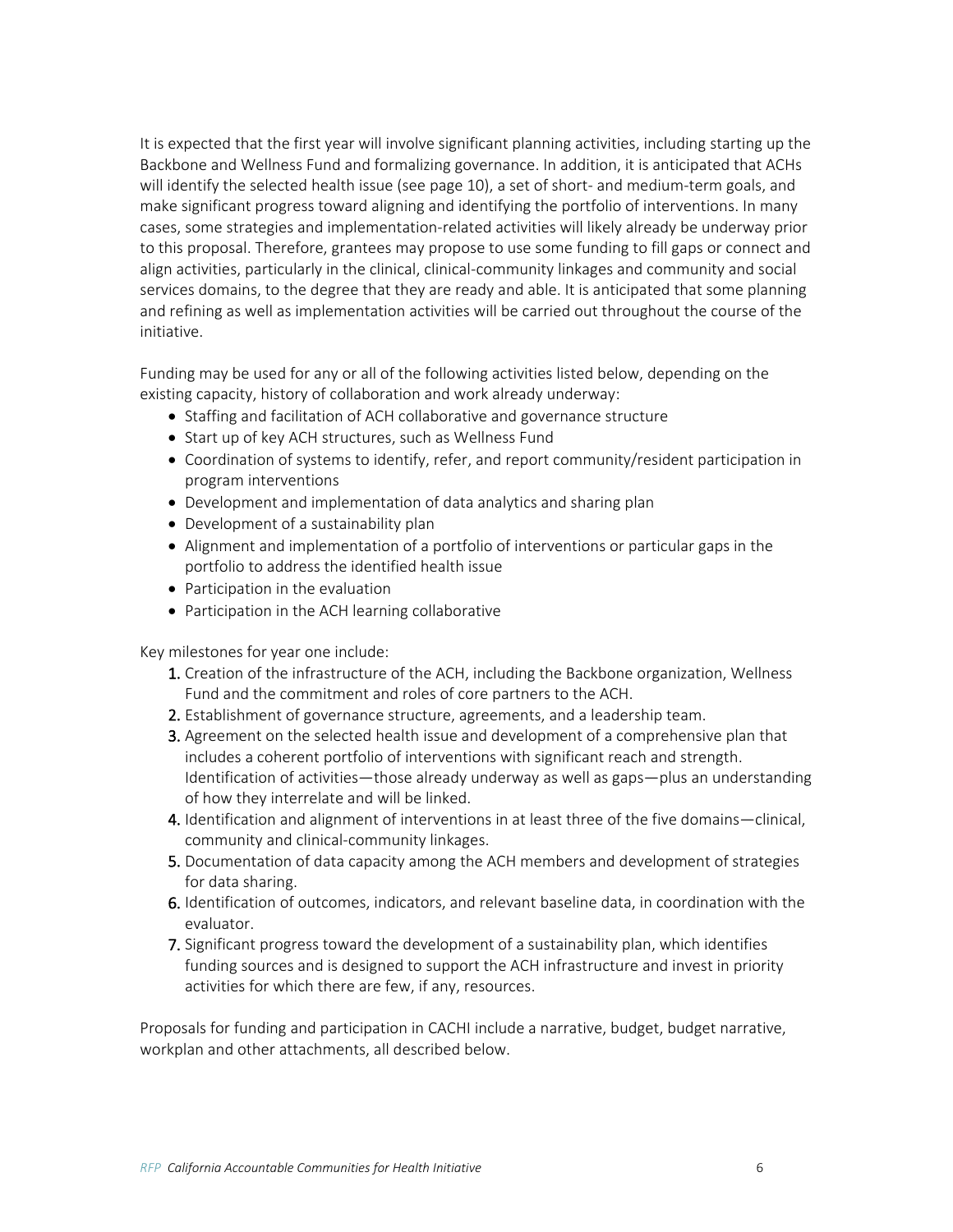## A. Proposal Narrative

The proposal narrative should consist of the following four sections. Suggested page lengths for individual sections are provided. The entire narrative should not exceed 15 pages, excluding figures, tables, and attachments.

- 1. Applicant (2 pages). In this section, please provide an overall description of the proposed ACH collaborative. This should include:
	- a. The lead applicant and recipient of the grant. Please indicate if the lead applicant has been designated as the Backbone organization.
	- b. A listing of the collaborative participants, name and title of representative, and their proposed roles in the ACH.
		- The ACH collaborative must include:
			- o Health plans, hospitals, private providers or medical groups and community clinics serving the geographic area. Although not all health care organizations in a geographic area need to be part of the ACH, please indicate the degree to which the health care sector partners collectively provide services to residents of the proposed geographic area in 1(d) below.
			- o Government health and human services agency/public health department
			- o Grassroots, community and social services organizations that include authentic and diverse representation of residents, particularly from underserved communities
		- It is desirable that every ACH include broad representation of several of the following types of entities or constituencies, depending on the goals of the ACH. The ACH does not need to include all of these entities, but it should focus on those that relate most directly to the selected health issue. Potential partners may include:
			- o County and/or city government leadership, including elected officials
			- o Behavioral health providers
			- o Housing agencies
			- o Food systems
			- o Employers and other business representatives
			- o Labor organizations
			- o Faith-based organizations
			- o Schools and educational institutions
			- o Parks and recreational organizations and agencies
			- o Transportation and land use planning agencies
			- o Dental providers
			- o Local advocacy, grassroots organizations or policy-focused organizations
	- c. The existing leadership team and plans to expand it or include additional partners
	- d. A description of the community, which includes the general boundaries of the community that is to be covered by the ACH. In addition:
		- Identify the approximate size of the population that resides in the target community.
		- Describe the general demographic characteristics of the geographic area, e.g. age, race and ethnicity, income, as well as any disparities that exist within the geographic area.
		- Provide a rationale for the size of the community that will be the target of the ACH. The following considerations should guide potential applicants.
			- o The combination of ACH health care-related members, in particular commercial and public health plans and providers, would be able to reach the majority of the population;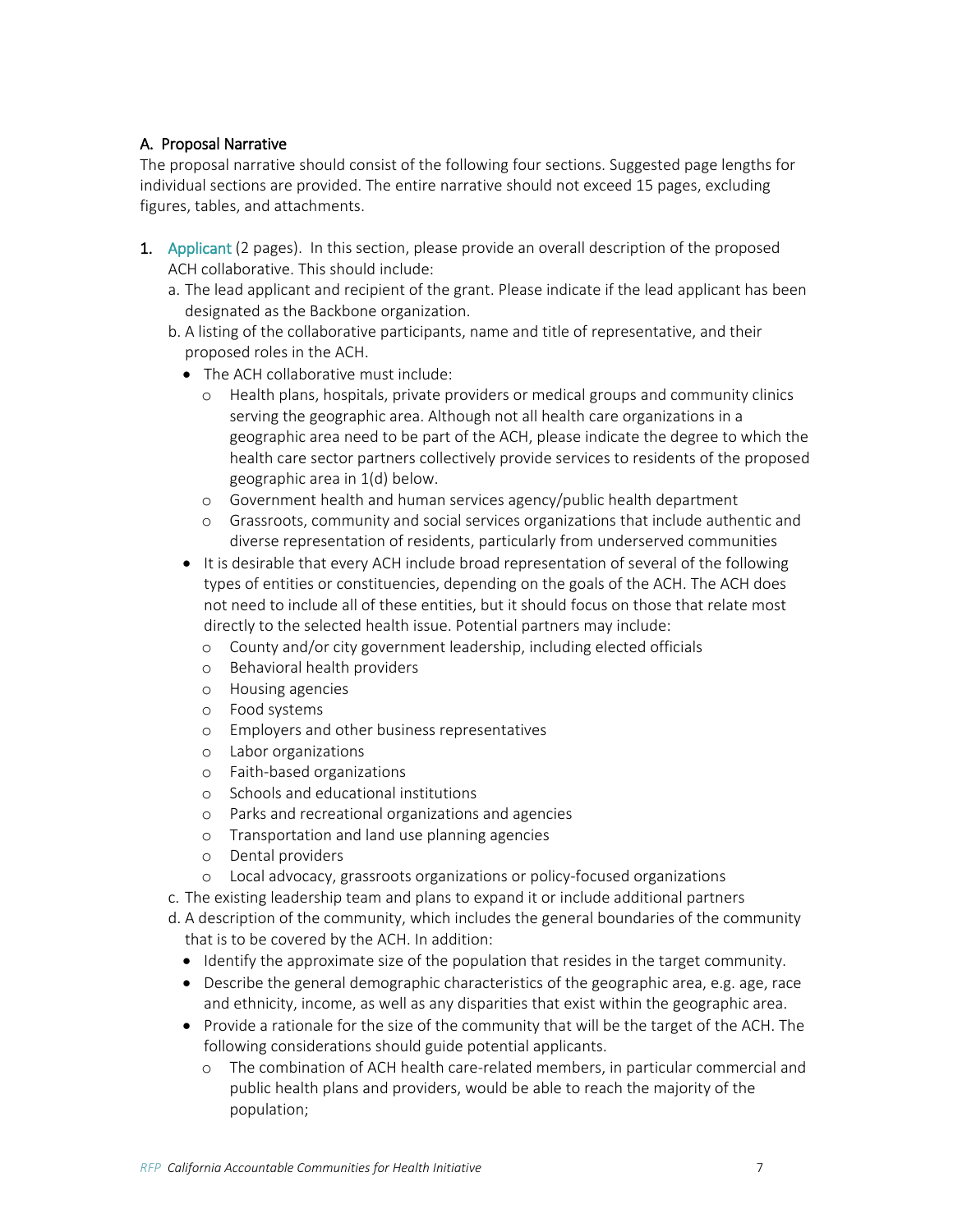- o There are sufficient ACH members across multiple sectors to support the portfolio of interventions;
- o The total number of ACH members and/or partners is conducive to members being able to build and maintain meaningful partnerships with each other;
- o The community, as a whole or in part, experiences significant disparities with regard to overall disease burden and in the health need, chronic condition or set of conditions being targeted;
- o The target geographic area is large enough to be able to demonstrate a measurable impact; and,
- o The geographic area is small enough such that resources of an ACH and proposed interventions are able to reach the target population(s).
- 2. History of collaboration and activities (2-3 pages). In this section, please describe the past experiences and collaborations of proposed ACH partners.
	- a. Describe the **history of collaboration** among proposed ACH partners, including any past or current collaboratives that may overlap, at least in part, with the proposed ACH collaborative. The following issues should be addressed:
		- An example of a specific activity or set of activities that the collaborative has engaged in (e.g. development of the Community Health Needs Assessments) and any outcomes of that endeavor;
		- How the proposed ACH collaborative under this grant may build on or relate to any existing collaboratives; and
		- Any experience partners have with integrated care, e.g. ACOs, integrated behavioral health, health homes etc.
	- b. Describe any past or current experiences engaging community residents and agencies in any similar collaborative effort.
	- c. Describe any experiences of proposed ACH collaborative partners in implementing community, environmental or policy change strategies to address community-wide population health, such as through a Community Transformation Grant or similar effort, or other Health-In-All-policies efforts.
	- d. Describe any widely adopted local strategic plans for health improvement (e.g. Community Health Needs Assessments), or major local policies or civic entities aimed at health improvement.
	- e. Describe existing **data analytics capacity** of key proposed ACH partners and past experience, if any, developing and **sharing data,** including community health needs assessments.
- 3. Infrastructure (4 pages). In this section, please describe the structures and operations related to ACH implementation and oversight, including specific details about how you will use this funding opportunity to develop or expand these capacities over the next year.
	- a. Describe proposed ACH governance or the process for developing governance structure and **agreements**. Include information about how the governance of the ACH collaborative, the Wellness Fund, and the Backbone organization may inter-relate. In addition, describe how decisions will be made by the ACH (e.g., how funding will be prioritized, what program interventions will be included, etc.) or how such a decision-making process will be developed. For more information, please refer to "Accountable Communities for Health: Legal and Practical Recommendations" in Appendix 2.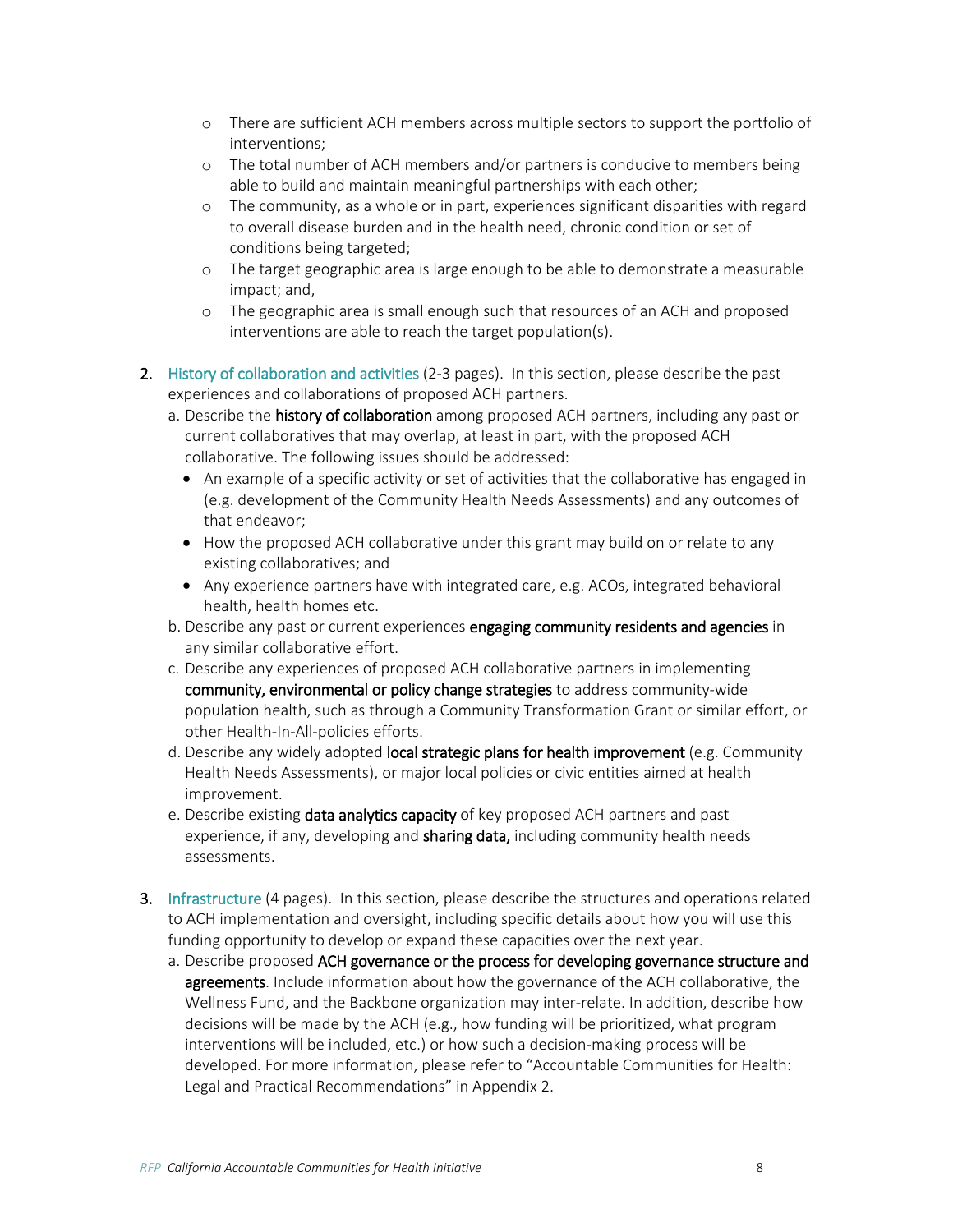- b. Identify the **Backbone** entity and describe its proposed operation. Include information about existing and proposed new capacities and operations as well as how this funding opportunity will support the Backbone. If the Backbone entity is different from the lead applicant, describe the relationship between the two.
- c. Describe how the ACH will share data in support of ACH activities or the process that would be undertaken to develop a data-sharing plan across a broad range of data, such as community health, clinical, and cost data to support the goals of the ACH. Include information regarding any existing and potential new mechanisms to share data as well as how this funding opportunity will support data sharing. It is recognized that few, if any, applicants will have in place all the necessary data-sharing capacities between the various member entities and that developing a plan would be a likely first year activity. To assist in that effort, the California Department of Public Health, with funding under the CMMI SIM grant, is conducting an assessment of data capacity and sharing practices, which will inform a toolkit for use by ACHs.
- d. Describe the proposed development and operation of a Wellness Fund or what factors would be considered in developing the Fund. Include information about the vision and goals of the Wellness Fund and its role in sustainability of the ACH.
- e. Describe the approach you will take to developing a sustainability plan.
	- Describe potential sources of funding and programs that may be braided and/or potentially blended to support the overall ACH (Backbone and Wellness Fund operation as well as the implementation of the comprehensive plan described in 4c).
- f. Describe what level and types of financial or in-kind resources will be brought to the initiative. (Note that there are not matching requirements; however, there is an expectation that applicants will bring some level of resources, including time, logistics and/or actual dollars to the effort, as a demonstration of commitment.)
- g. Describe any remaining **gaps** in capacity and operations.
- 4. Program (5 pages). In this section, please describe the vision and goals of the ACH, including the types of interventions that will be aligned to achieve such vision and goals.
	- a. Describe the vision and goals of the ACH, to the extent they have been identified and recognizing that they will be further developed and refined during the first year.
	- b. Identify the potential health need, chronic condition, set of related conditions, or community condition that will be the focus of the ACH (hereinafter referred to as the *selected health issue*) and the basis for its selection, such as data from a Community Health Needs Assessment. Identify any particular disparities that exist for the selected health issue.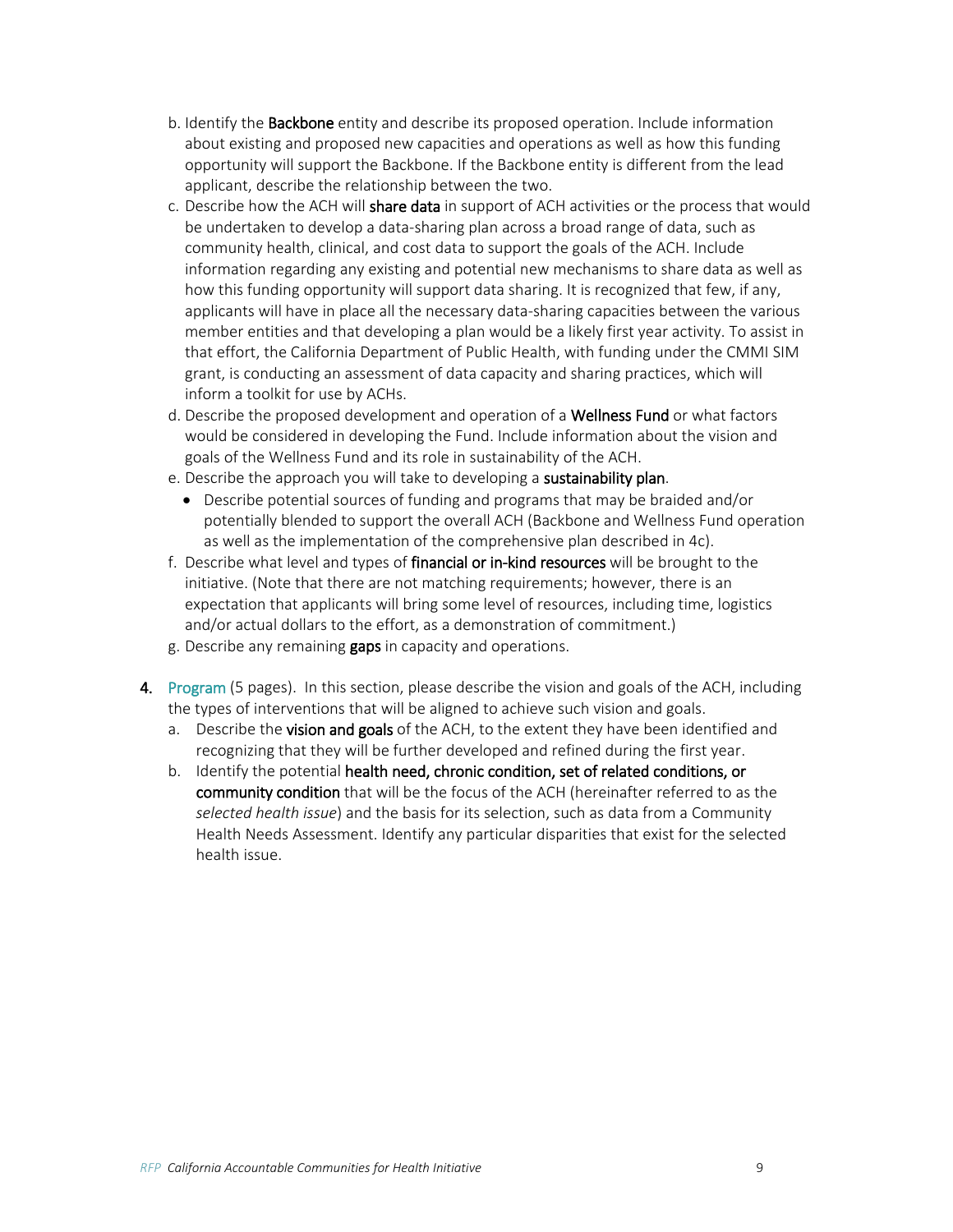- c. Describe the process for how the ACH will develop or build on an existing comprehensive plan to address the selected health issue of the ACH. Although the plan should primarily focus on activities over the next three years, it should also lay out a longer-term vision for
	- the selected health issue, recognizing that many prevention-related interventions may take many years to manifest. Describe how the comprehensive plan will promote an aligned and mutually reinforcing portfolio of interventions across the five domains to address the selected health issue. Please use Table 1 (below) to identify potential interventions for each domain, as well as the likely timeframe associated with being able to assess the impact from each intervention to create a balanced portfolio of activities covering different timeframes. The portfolio of interventions should, to the greatest degree possible, span various population groups and disease or condition states (e.g., already present, at-risk, not yet developed). In the table, please include potential metrics, which have or could have data readily accessible. *Note that these do not need to be new interventions and that many may already be underway through other initiatives*.
- d. Proposed efforts in the first year should span a minimum of three of the five possible domains—clinical, community, and clinicalcommunity linkages—and begin to address at least one, preferably both, of the policysystems and environmental domains.
- e. Describe how the portfolio of selected interventions connect and, potentially, reinforce each other to enhance the strength and reach of the interventions and achieve the desired outcomes.
- f. Describe how the proposed plan/portfolio of interventions will address health equity in the geographic area identified in 1(d) above.
- g. Describe how grassroots organizations and residents will be meaningfully engaged to help shape the overall effort and be engaged in the interventions.

#### ISSUE SELECTION

Although the vision of the ACH is to improve the overall health of the population, it is essential that any such effort initially focus on a specific issue. Communities are encouraged to select a health issue that has broad support among collaborative partners and residents and with which members already have experience. The purpose of the ACH is to explicitly link together interventions across the five domains such that they are mutually reinforcing, with the goal enhancing impact and reach. ACH partners should encompass a full range of upstream and downstream activities to address all stages and aspects of the issue across all populations. Communities may have different entry points to an issue, depending on their history. What is important is that the health care delivery system, as well as community organizations and other sectors are highly engaged in addressing the issue.

For example, three chronic conditions—diabetes, cardiovascular disease/ hypertension, and asthma—have been identified as potential candidates for an ACH because they each have a strong evidence base, range of interventions across the five domains, including the health care delivery system, and potential for achieving cost savings. Violence and/or trauma could be a potential community condition, while depression and diabetes together represent a set of related conditions that could also be a potential candidate for an ACH.

Criteria for selecting any health issue should include being:

- Amenable to having interventions, which are evidence-based to the greatest extent possible, across the five domains, and
- Inclusive of a variety of populations within a community, not just high need, high cost populations.
- h. Describe the relationship of the proposed portfolio of interventions with other existing programs, such as PICH, REACH, CMMI grants, health homes, section 1115 Waiver, etc.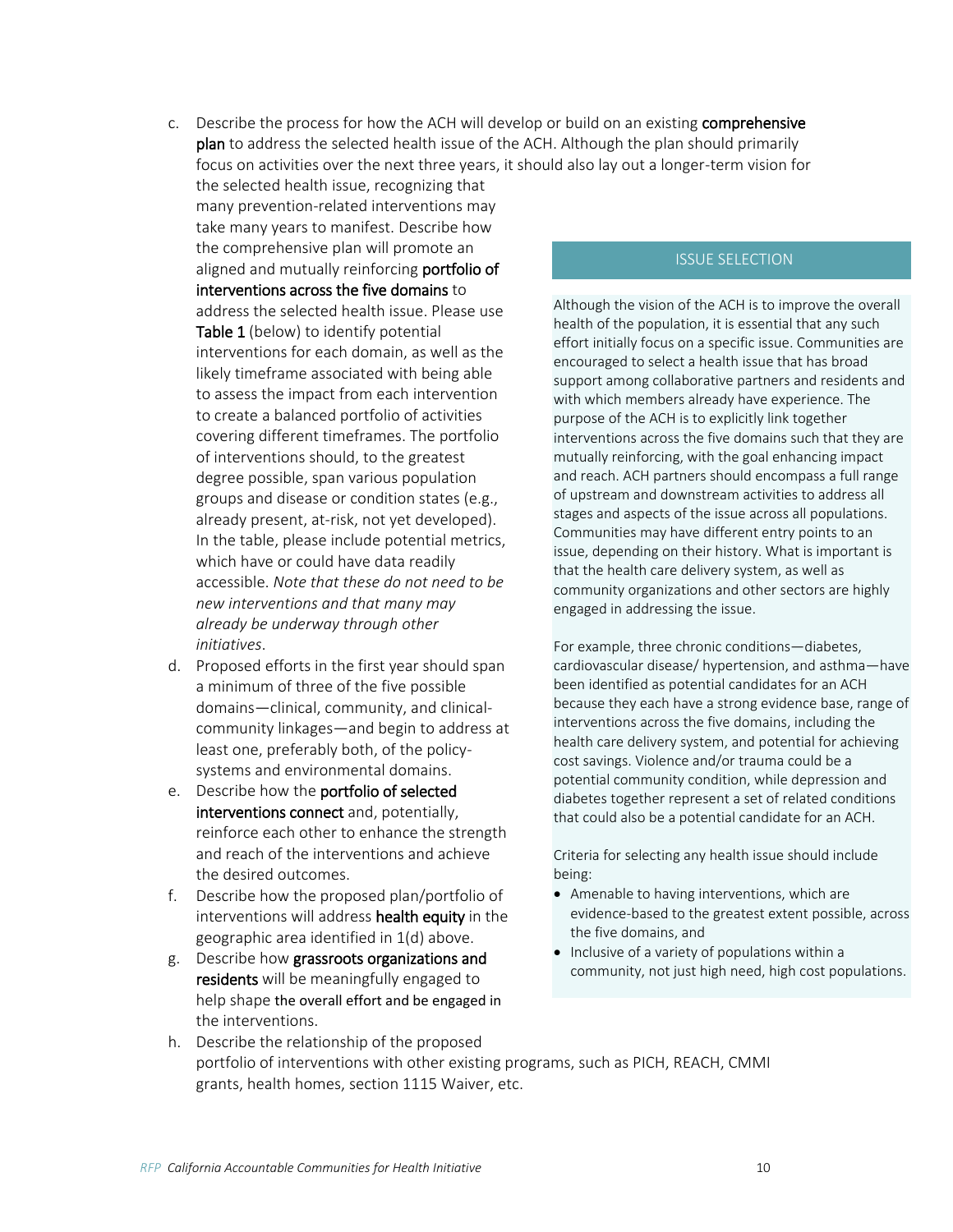# Table 1. Portfolio of Interventions Matrix

|                                                                                                                                                                                                                                                     | Intervention or<br>Program | Timeframe<br>(e.g. short, med,<br>long) | Potential metrics to<br>measure outcome |
|-----------------------------------------------------------------------------------------------------------------------------------------------------------------------------------------------------------------------------------------------------|----------------------------|-----------------------------------------|-----------------------------------------|
| <b>Clinical services</b><br>(services delivered in the<br>health care setting,<br>including primary and<br>coordinated care, primary<br>prevention, and secondary<br>prevention)                                                                    |                            |                                         |                                         |
| Community programs, social<br>services, etc.<br>(programs that provide<br>support to community<br>members and take place<br>outside of the health care<br>system in community<br>settings, schools, CBOs,<br>etc.)                                  |                            |                                         |                                         |
| Community-clinical linkages<br>(programs or activities that<br>connect clinical services<br>with community programs<br>or social services e.g.<br>community health workers;<br>referral systems; screening<br>for social determinants of<br>health) |                            |                                         |                                         |
| Public policy and system<br>change<br>(public and private<br>practices, rules, laws, and<br>regulatory changes, e.g.<br>zoning rules, health plan<br>incentives, etc.)                                                                              |                            |                                         |                                         |
| Environments<br>(changes in social,<br>community, or physical<br>environments that support<br>healthy behaviors, e.g.<br>walking and biking trails)                                                                                                 |                            |                                         |                                         |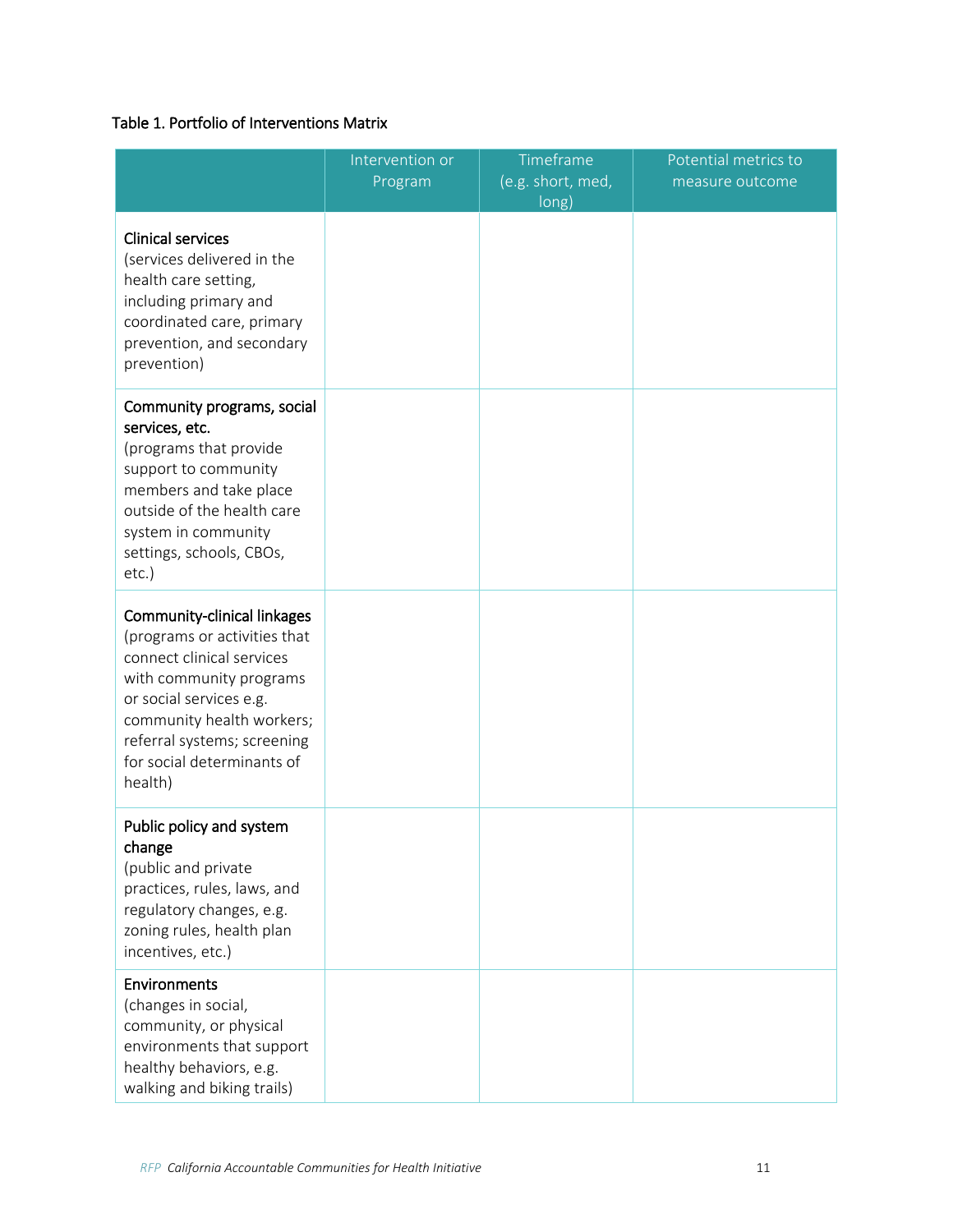## B. Budget and Budget Narrative

Please use the provided forms for the budget and budget narrative. The forms are available for download from the CACHI website. [\(http://www.CommunityPartners.org/CACHI-RFP\)](http://www.communitypartners.org/cachi-rfp) Further instructions can be found on the first tab of the Excel budget template.

## C. Workplan

Please fill out the workplan template below. For each major objective, identify key activities as well as outcomes and indicators at both the 6-month and 12-month timeframe.

| Three Year Objectives and Year<br>1 Activities                                                                                                      | <b>Outcomes and Indicators</b> |           |
|-----------------------------------------------------------------------------------------------------------------------------------------------------|--------------------------------|-----------|
| Objective 1: Develop and<br>implement the infrastructure and<br>governance of the ACH                                                               |                                |           |
| Activity 1.1:<br>Activity 1.2:                                                                                                                      | Month 6:                       | Month 12: |
| Objective 2: Develop a<br>financing and sustainability plan<br>for the ACH                                                                          |                                |           |
| Activity 2.1:<br>Activity 2.2:                                                                                                                      | Month 6:                       | Month 12: |
| Objective 3: Develop and<br>implement a comprehensive<br>plan that includes a portfolio of<br>interventions to address the<br>selected health issue |                                |           |
| Activity 3.1:<br>Activity 3.2:                                                                                                                      | Month 6:                       | Month 12: |

#### D. Other attachments

- 1. Audited financial report of lead applicant. If the lead applicant is a government agency, then an audited financial report is not required.
- 2. Support letters from collaborative partners, potential partners, civic and elected leaders outlining their commitment to participate in the ACH as well as any specific contributions to the ACH.

# V. SELECTION CRITERIA AND SCORING

Proposals will be assessed based on their level of readiness, comprehensiveness of proposed effort and the overall geographic diversity of the cohort. Specifically,

- A high degree of readiness is preferred.
- The community, as a whole or in part, experiences significant disparities with regard to overall health burden regarding the specific issue(s) being targeted.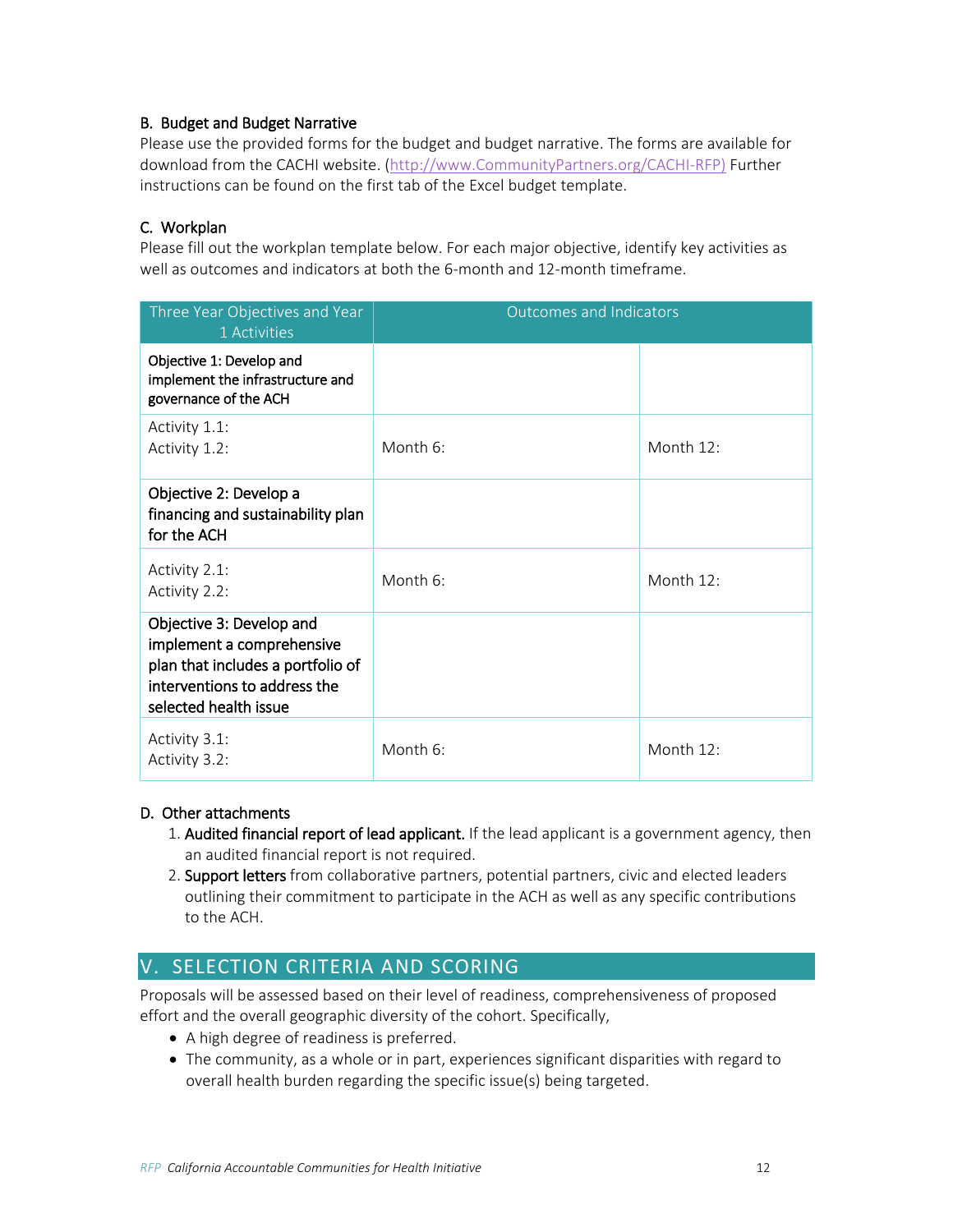- Proposed efforts should span a minimum of the following three domains—clinical, community, and clinical-community linkages—and address at least one, preferably both, of the policy-systems and environmental domains. Moreover, proposals should make a compelling case for how the portfolio of interventions addresses the particular issues on a community-wide basis.
- Geographic diversity of the selected cohort as a whole and the contribution of each applicant within the cohort to inform spread and scaling of ACH.

The scoring rubric provides an overview for how proposals will be evaluated.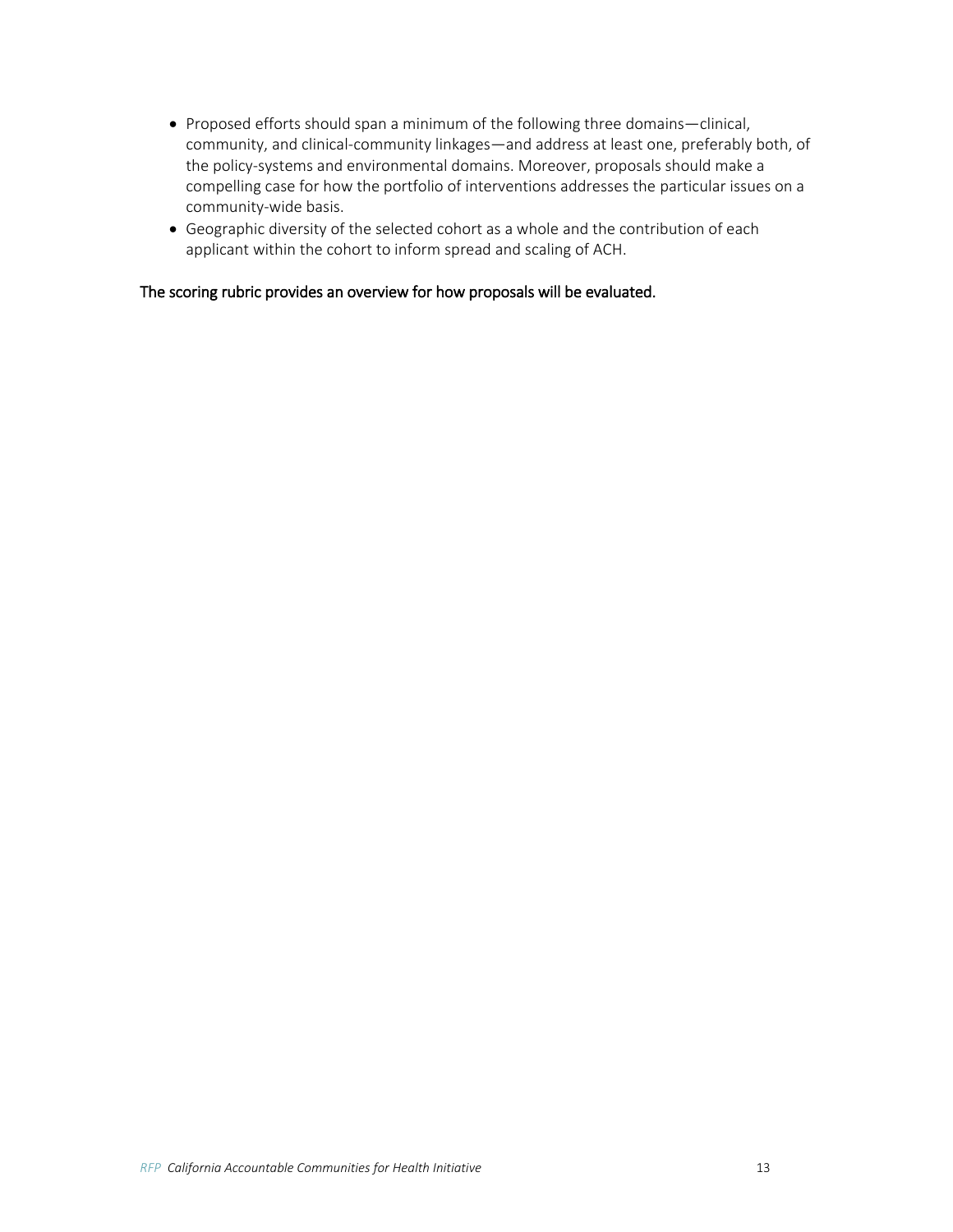| Scoring rubric (100 points total)    |                                                                                                                                                                                                                                                                                                                                                                                            |  |
|--------------------------------------|--------------------------------------------------------------------------------------------------------------------------------------------------------------------------------------------------------------------------------------------------------------------------------------------------------------------------------------------------------------------------------------------|--|
| <b>ACH Partners (10 points)</b>      |                                                                                                                                                                                                                                                                                                                                                                                            |  |
|                                      | Required partners, including: the major health plans, hospitals, private providers or medical<br>groups and community clinics serving the geographic area; public health department;<br>community and social services organizations; organizations representing or able to engage<br>residents                                                                                             |  |
|                                      | Demonstration of the active engagement, support and commitment from a majority of<br>$\circ$<br>the health plans and health systems serving the defined geographic area                                                                                                                                                                                                                    |  |
|                                      | Additional partners, as determined by the selected health issue, which may include:<br>behavioral health providers, housing agencies, food systems, employers, labor organizations,<br>faith-based organizations, schools and educational institutions, transportation and land use<br>organizations, parks and recreation agencies, dental providers and policy advocacy<br>organizations |  |
|                                      | Strong champion(s) and leadership team representing multiple organizations                                                                                                                                                                                                                                                                                                                 |  |
| History of Collaboration (10 points) |                                                                                                                                                                                                                                                                                                                                                                                            |  |
|                                      | Evidence of a high-functioning collaborative, including community engagement, shared goals,<br>mutual respect, timely and problem-focused communication                                                                                                                                                                                                                                    |  |
|                                      | Evidence of existing efforts to integrate clinical care and/or link clinical care to community<br>services                                                                                                                                                                                                                                                                                 |  |
|                                      | Evidence of successful community/environmental change strategy implemented on a<br>community-wide basis                                                                                                                                                                                                                                                                                    |  |
|                                      | Clear understanding of existing data analytics capacity and data sharing capacity among<br>proposed ACH partners                                                                                                                                                                                                                                                                           |  |
|                                      | Proposed Program and Portfolio (45 points)                                                                                                                                                                                                                                                                                                                                                 |  |
|                                      | A long-term vision and comprehensive plan for population health improvement, priority goals,<br>and specific steps to achieve it                                                                                                                                                                                                                                                           |  |
|                                      | Strong evidence for addressing the selected issue and rationale for how addressing it will<br>contribute to eliminating disparities and advancing equity                                                                                                                                                                                                                                   |  |
|                                      | Compelling rationale for population size proposed                                                                                                                                                                                                                                                                                                                                          |  |
|                                      | Geographic area includes mixed incomes and includes areas where disparities and overall<br>burden with regard to the target condition are higher                                                                                                                                                                                                                                           |  |
|                                      | Portfolio of connected and coordinated interventions for the selected health issue includes a<br>minimum of three domains (clinical, community, clinical-community linkage) and preferably<br>includes all five domains (policy and/or environmental change), as well as interventions that<br>span different timeframes in which outcomes may occur                                       |  |
|                                      | The portfolio of interventions aligns the proposed program approaches with existing<br>initiatives and related grants such as CMMI, PICH, REACH to present a comprehensive<br>continuum to address the health need or community conditions                                                                                                                                                 |  |
|                                      | Interventions represent best practices and demonstrate knowledge of local resources                                                                                                                                                                                                                                                                                                        |  |
|                                      | Meaningful resident engagement and a process for ongoing engagement throughout the<br>funding period                                                                                                                                                                                                                                                                                       |  |
| Infrastructure (30 points)           |                                                                                                                                                                                                                                                                                                                                                                                            |  |
|                                      | Plan for defining ACH governance specifies decision making structures and organizational<br>relationships between the ACH collaborative, the Wellness Fund, and the Backbone<br>organization                                                                                                                                                                                               |  |
|                                      | Backbone entity and its plan for convening, communication and development of essential<br>program structures                                                                                                                                                                                                                                                                               |  |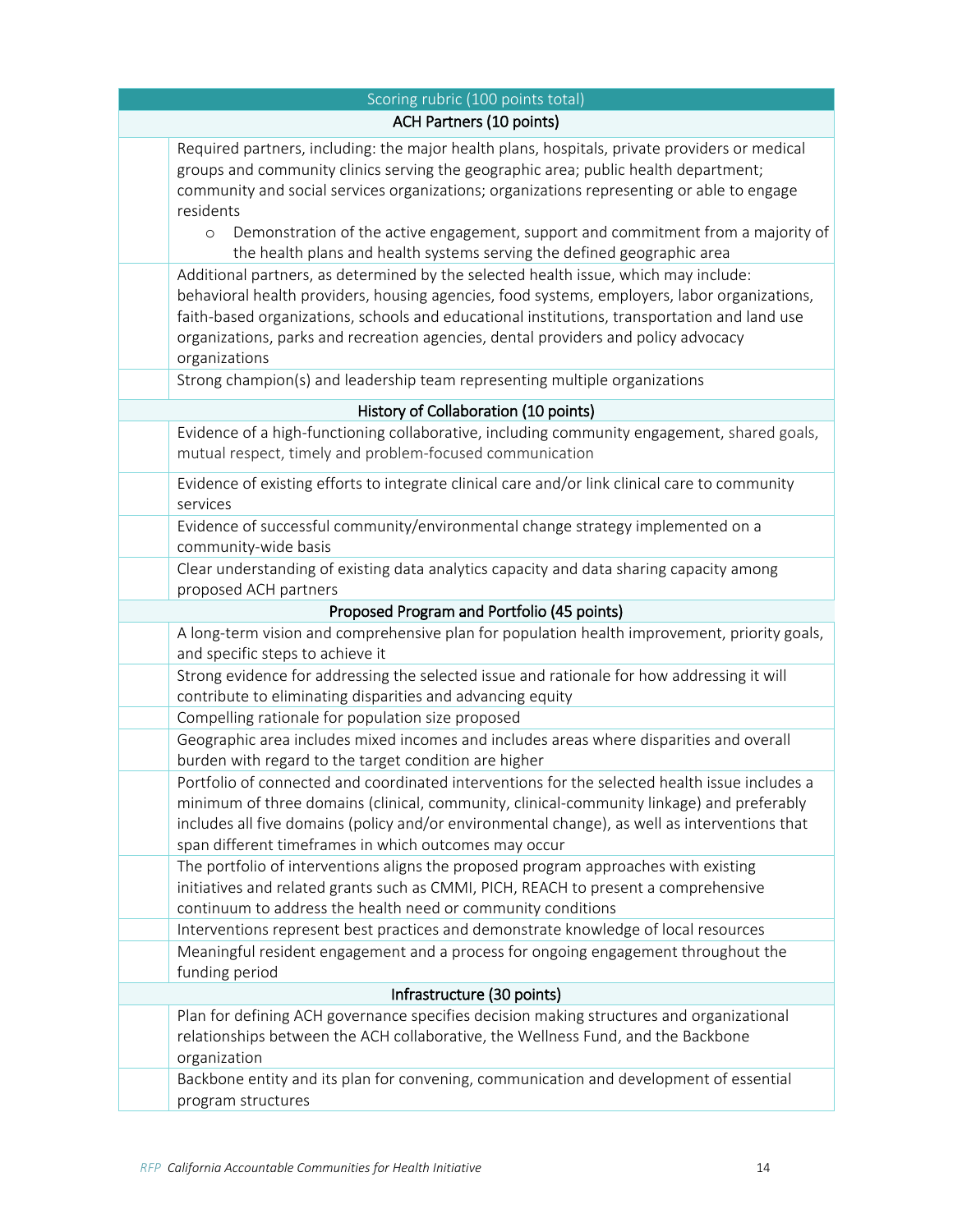|                               | Description of how the ACH will collect and share data in support of program activities that is<br>based on existing partner capacity. A plan to expand or build out data sharing capacity to fill<br>gaps is identified                                                          |  |
|-------------------------------|-----------------------------------------------------------------------------------------------------------------------------------------------------------------------------------------------------------------------------------------------------------------------------------|--|
|                               | Wellness Fund organizational affiliation, operating structure and its role in sustainability                                                                                                                                                                                      |  |
|                               | A sustainability planning process is described that includes steps to achieve a three-year<br>financial plan to fully fund remaining ACH development and program approaches                                                                                                       |  |
| Budget (5 points)             |                                                                                                                                                                                                                                                                                   |  |
|                               | A comprehensive 12-month budget details the proposed use of CACHI funding, which includes<br>existing funding and resources from related initiatives (e.g. PICH/REACH) and commitment of<br>partner resources (financial or in-kind)                                              |  |
| <b>Other Attachments</b>      |                                                                                                                                                                                                                                                                                   |  |
|                               | Letters from collaborative partners, potential partners, civic and elected leaders includes<br>cross-sector representation, outlines a commitment to participate in the ACH and lists specific<br>contributions to the ACH                                                        |  |
|                               | Audited financial report of lead applicant is included unless lead applicant is a government<br>agency. Government agencies are not required to submit an audited financial report.                                                                                               |  |
| <b>Additional Commitments</b> |                                                                                                                                                                                                                                                                                   |  |
|                               | Active participation in the cohort evaluation including working with the evaluator to select<br>measures and indicators to assess progress (e.g. structure, financing, programmatic and<br>health outcomes) and submitting local data and reports to complete the evaluation plan |  |
|                               | Active participation in the Learning Collaborative peer exchange and technical assistance<br>activities.                                                                                                                                                                          |  |
|                               |                                                                                                                                                                                                                                                                                   |  |

| VI. SUBIVIISSIUN INFURIVIATIUN |                                              |  |
|--------------------------------|----------------------------------------------|--|
| Submissions                    | www.CommunityPartners.org/CACHI              |  |
| <b>Receiving Organization</b>  | <b>Community Partners</b>                    |  |
| <b>Eligible Applicant</b>      | Non-profit or governmental agency            |  |
| Questions                      | Please submit questions to                   |  |
|                                | CACHImgr@CommunityPartners.org               |  |
|                                | Responses to questions will be addressed     |  |
|                                | through the FAQ. Please check back regularly |  |
|                                | for updates                                  |  |
| Information and resources      | www.CommunityPartners.org/CACHI              |  |

# VI. CURMICCION INFORMATION

| VII. TIMELINE                        |                                      |  |  |
|--------------------------------------|--------------------------------------|--|--|
| <b>Request for Proposal Released</b> | January 22, 2016                     |  |  |
| Bidder's conference call             | February 18, 2016 at 11 am           |  |  |
| <b>Application Due Date</b>          | April 29, 2016                       |  |  |
| <b>Site Visits for Finalists</b>     | 3rd and 4 <sup>th</sup> weeks of May |  |  |
| Notice of Awards                     | June 10, 2016                        |  |  |
| <b>Start Date</b>                    | July 1, 2016                         |  |  |
| Term of Grant                        | July 1, 2016 - June 30, 2017         |  |  |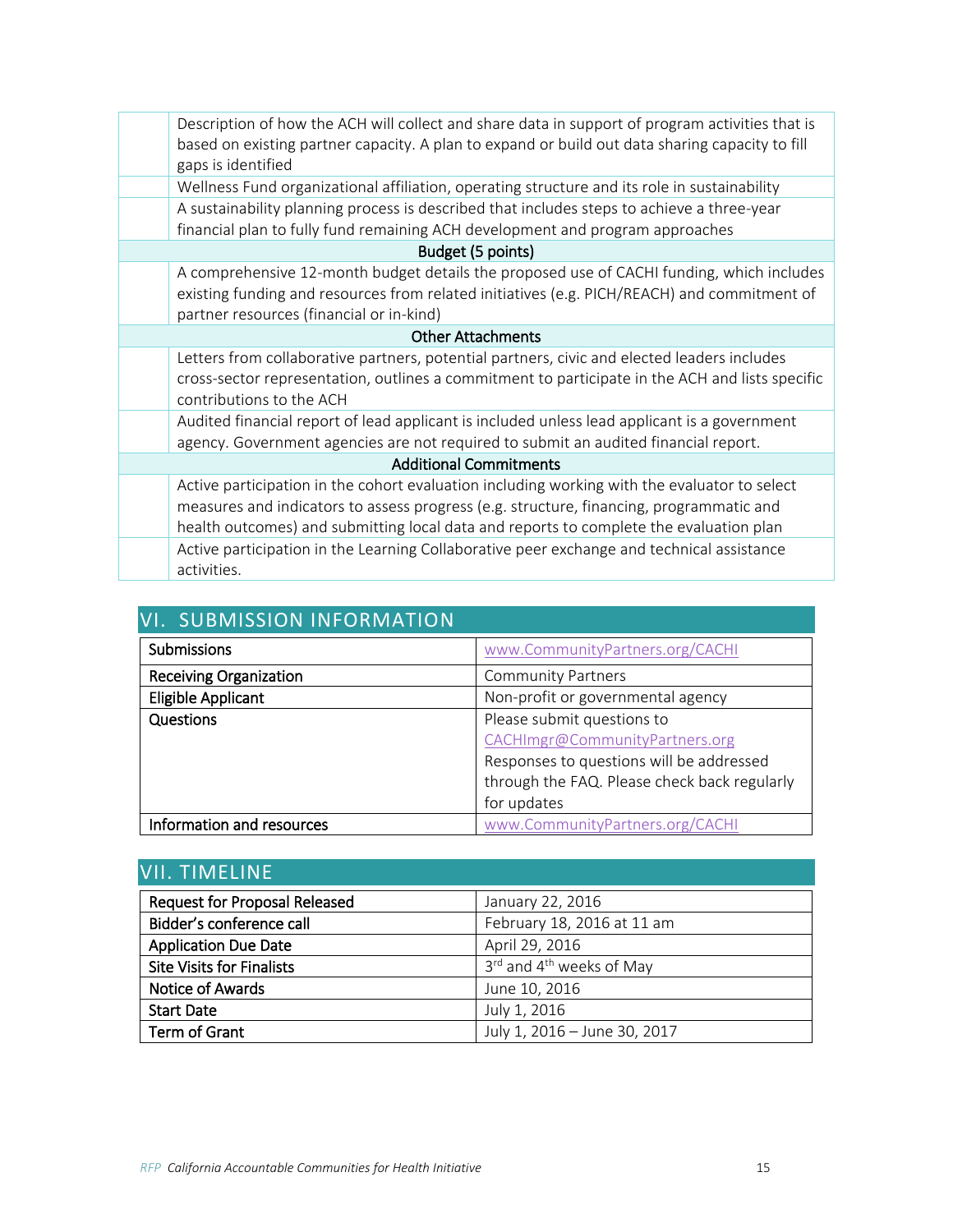# Appendix 1: Definitions of Seven Key Elements of an Accountable Community for Health and Five Domains for Intervention

The definitional elements of an Accountable Community for Health are described below.

- 1. Shared vision and goals: A primary goal of an ACH is for a range of organizations, stakeholders and residents to come together around a common set of goals. A shared vision, based on an agreed-upon understanding of the nature of the health problem, is a critical first step to ensure that all participants have a clear understanding of the purpose and expectations of the ACH and to promote collective accountability for achieving its goals.
- 2. Partnerships: Collaboration is at the heart of the ACH. No single entity or single intervention can, on its own, improve the health of an entire community. Rather, it takes many organizations that are aligned toward a common set of goals to make real progress. Although medical care only contributes about 20 percent toward population health outcomes, the health care sector is a critical anchor partner for an ACH. Ideally, health care entities—health plans, hospitals, clinics, etc.—that collectively can reach the vast majority of the population within the designated geographic area should be active members of an ACH.
- 3. Leadership: At a minimum, an ACH must have one, preferably several champions at both an individual and organizational level. Although collective efforts like an ACH may include a variety of types of leaders, it is critical that they all embrace collaborative leadership.
- 4. Backbone: Effective community-wide initiatives, including those seeking to improve population health are increasingly including an identified entity to function as the initiative or collaborative's facilitator and convener. This role goes by many names, such as integrator or quarterback, but the key functions generally consist of:
	- Guiding development of a common vision, goals and strategy
	- Ensuring the engagement of community agencies and residents in the process
	- Facilitating development of agreements across collaborative partners
	- Coordinating and supporting implementation of aligned activities
	- Managing the budget of the ACH
	- Serving as convener, including facilitating conflict resolution and problem solving and maintaining a culture of learning and collaboration
	- Facilitating data collection, quality assurance, analysis and evaluation
	- Mobilizing funding through the Wellness Fund
	- Ensuring transparency of goals, activities and outcomes
- 5. Data analytics and sharing capacity: Measuring population health improvement in an ACH requires sharing and aggregating health and financial data from disparate clinical and nonclinical services and programs, as well as community and population-level data, across a variety of providers and organizations. Data infrastructure and sharing is needed at all stages of development and implementation and is necessary to inform delivery and payment innovations. It is recognized that few, if any communities, have a comprehensive data infrastructure and platform for sharing in place at this time.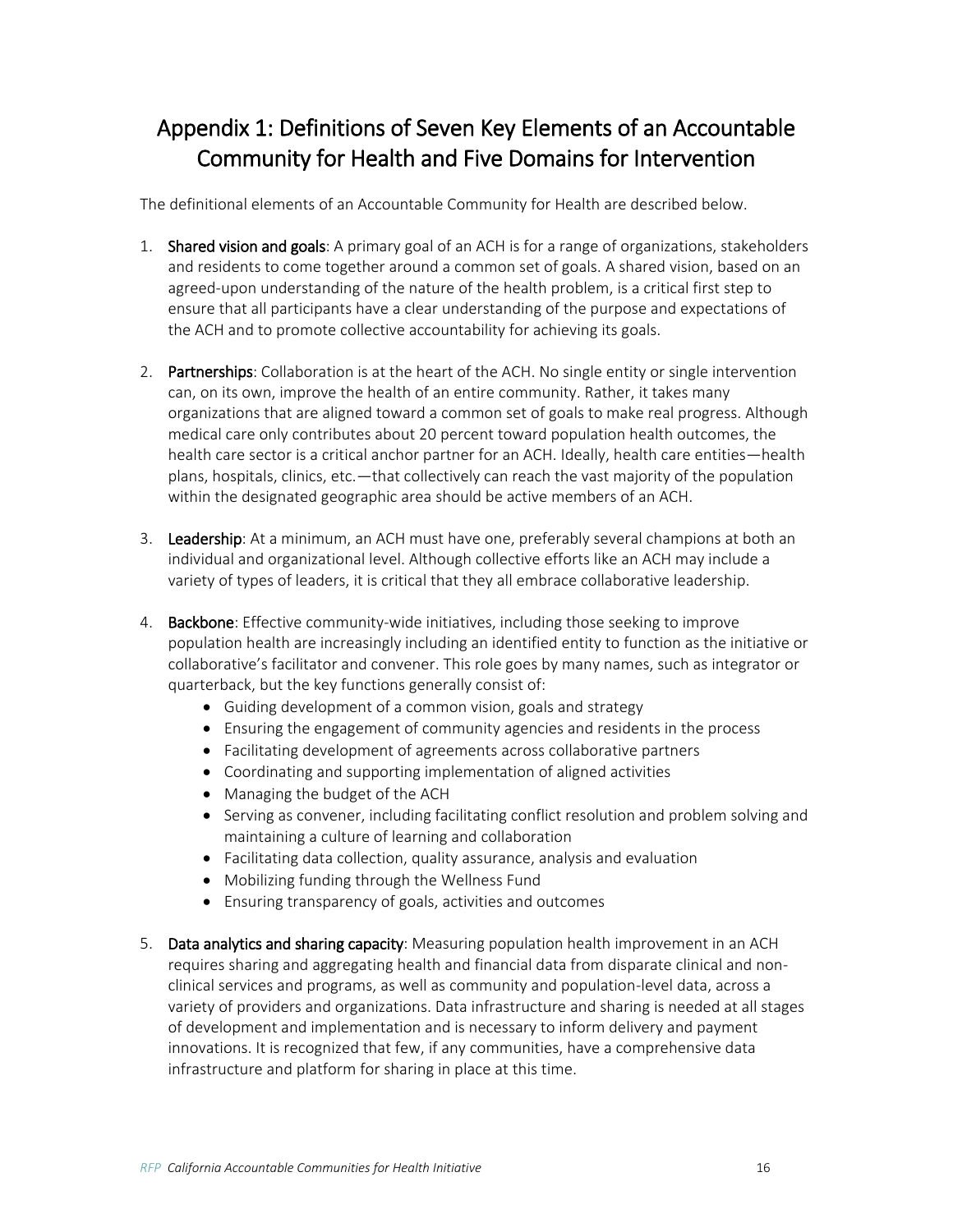- 6. Wellness Fund: One of the unique features of an ACH is the inclusion of a Wellness Fund to act as a vehicle for attracting, braiding, and blending<sup>1</sup> resources from a variety of organizations and sectors, in alignment with the goals, priorities and strategies developed by the ACH. The Wellness Fund would support two key functions: First, it would provide critical resources for the ACH infrastructure, including the Backbone organization. As described previously, the work of the Backbone organization is substantial and will continue to be needed as the ACH evolves and grows, particularly as the ACH sets its sights on longer- term outcomes that will require data collection financial modeling. Second, the Wellness Fund would support interventions that the ACH prioritizes for which there are no other funding sources. Community prevention and, especially, upstream interventions are generally underresourced; one of the goals of the Fund is to provide ongoing resources for those endeavors.
- 7. Portfolio of Interventions: In order to improve the health of the community, an ACH would implement a set of coherent mutually-supportive interventions across five key domains. By aligning, connecting, and, where appropriate, integrating the interventions, these interventions would reinforce each other and drive toward a common set of goals and outcomes at both the *individual* and *systems* levels.

The ACH Work Group identified five domains for interventions that, together, constitute a portfolio. Working in concert, they will advance coordination goals for both the individual and systems. Definitions of the five domains are:

- *Clinical services*: Services delivered by the health care system, including primary and secondary prevention, disease management programs, as well as coordinated care, provided by a physician, health team, or other health practitioners associated with a clinical setting.
- *Community and social services programs*: Programs that provide support to patients and community members and take place outside of the health care system. These can be based in governmental agencies, schools, worksites, or community-based organizations, such as the YMCA. Community-based interventions frequently target lifestyle and behavioral factors, such as exercise and nutrition habits, and also include peer support groups and social networks.
- *Clinical-community linkages*: Mechanisms to connect community and social services programs with clinical care to better facilitate, support and coordinate health care, preventive, and supportive services. Interventions in the community-clinical linkages domain can help form strong bonds between community and health care practitioners. Examples include incorporation of Community Health Workers to bridge the community and primary care setting; development of a community and social services inventory and resource guide; referrals systems (including e-referrals) between the clinical setting and community based programs or social services; development of screening tools for social and economic determinants of health and integration of such determinants in a provider's electronic health record.

 $\overline{a}$ 

<sup>&</sup>lt;sup>1</sup> Blending funds is a funding and resource allocation strategy that uses multiple existing funding streams to support a single initiative or strategy. Blended funding merges two or more funding streams, or portions of multiple funding streams, to produce greater efficiency and/or effectiveness.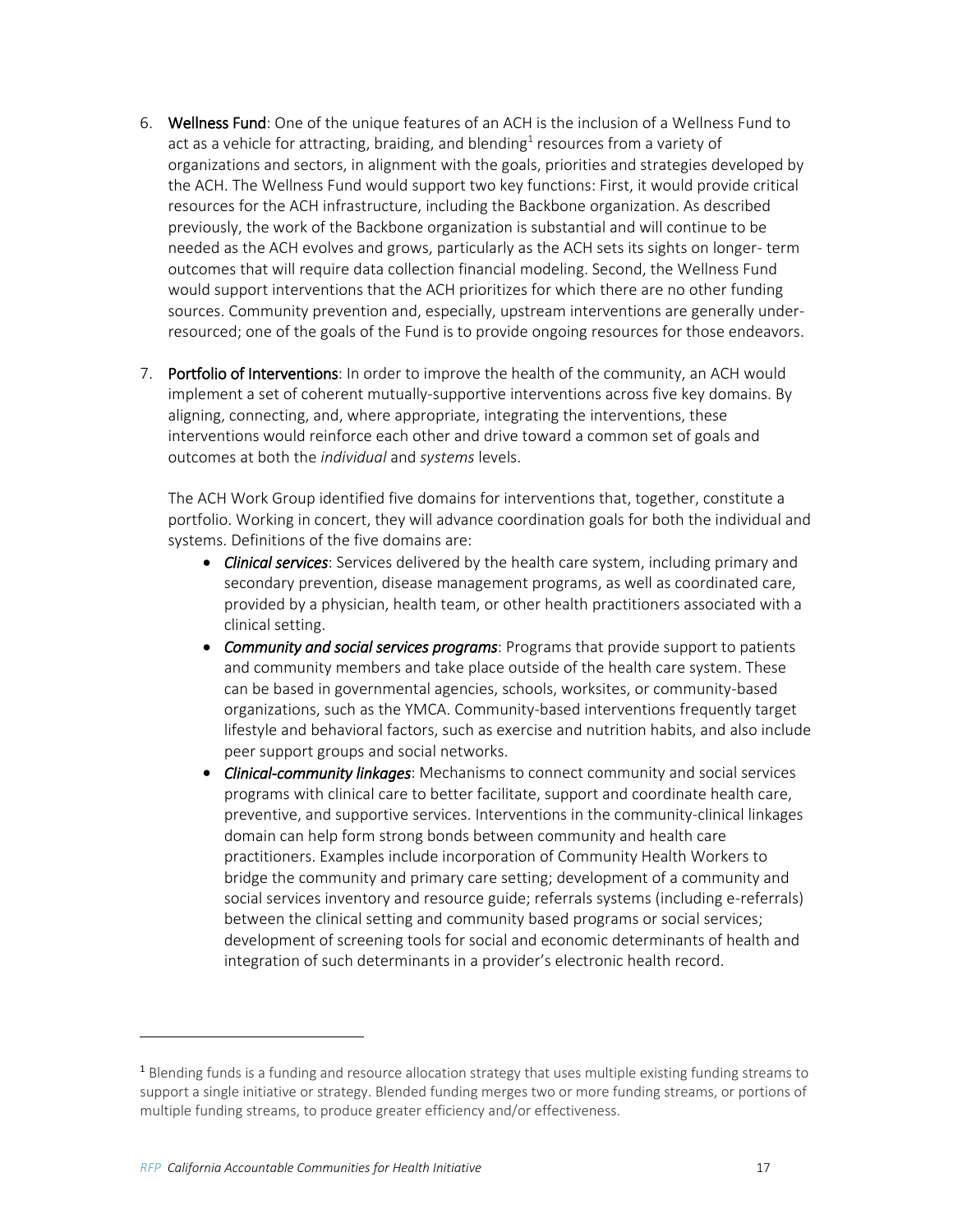- *Environment*: Social and physical environments that facilitate healthy behaviors. Environmental interventions aim to improve opportunities for physical activity, social connectedness, and otherwise support healthy behaviors.
- *Policy and systems change*: Public and private practices, rules, laws, and regulatory changes that affect how the health care and other systems operate and influence people's health. These interventions can address environmental issues, school policies, health and social systems coordination, as well as financing to support prevention-related activities. Social norms changes regarding the understanding and prioritization of the social determinants of health are an outcome in this domain, although they are influenced by all of the interventions carried out by an ACH, not just public policy and systems changes.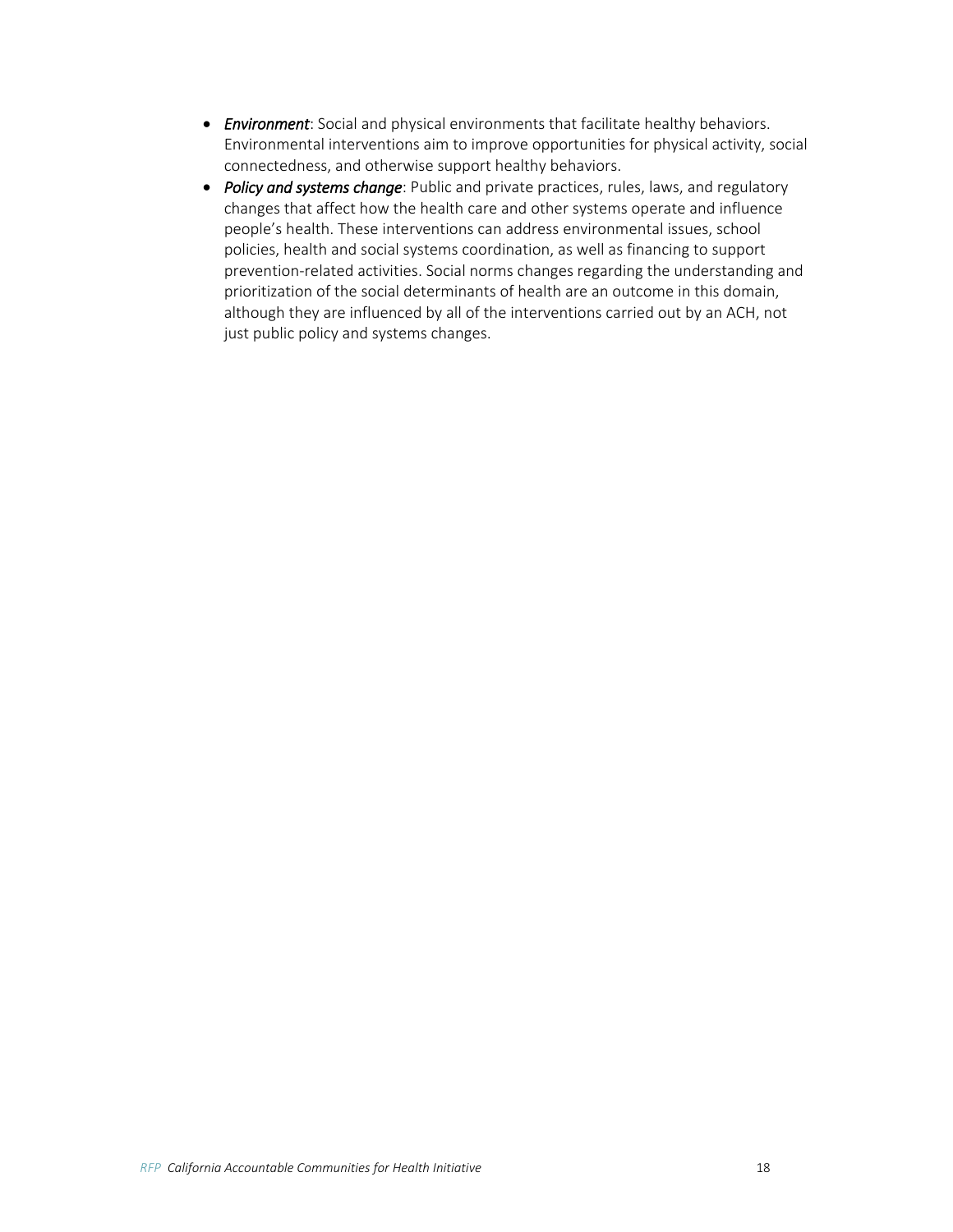# Appendix 2: Resource Materials

## Primary Resources

- 1. Accountable Communities for Health Initiative Work Group Report. May 2015 <http://www.chhs.ca.gov/PRI/ACH%20Work%20Group%20Report%20FINAL.pdf>
- 2. "Accountable Communities for Health: Legal and Practical Recommendations." ChangeLabSolutions. December 2014. <http://www.chhs.ca.gov/PRI/ACHLegalPracticalRecommendationsReportFinal.pdf>
- 3. Sehgal, N. et al. "Resource Guide for California Accountable Communities for Health (ACH) A Review of Emerging Evidence On Interventions for Asthma, Diabetes, and Cardiovascular Care" February 2015 <http://www.chhs.ca.gov/PRI/ResourcesforACHsReportFINAL.pdf>
- 4. Cantor, J. et al. "Accountable Communities for Health: Strategies for Financial Stability" JSI, Inc. May 2015 [http://www.jsi.com/JSIInternet/Inc/Common/\\_download\\_pub.cfm?id=15660&lid=3](http://www.jsi.com/JSIInternet/Inc/Common/_download_pub.cfm?id=15660&lid=3)
- 5. Hogan, L. "Accountable Communities for Health: A California Scan". December 2014

#### Additional Resources

- 6. Auerbach, J., et al. "Opportunity Knocks: Population Health in State Innovation Models". Discussion paper for IOM Roundtable on Population Health Improvement. August 21, 2013
- 7. Hester, J., et al. "Opportunity Knocks Again for Population Health: Round Two in State Innovation Models". Discussion paper for IOM Roundtable on Population Health Improvement. April 15, 2015 <http://nam.edu/wp-content/uploads/2015/06/SIMsRound21.pdf>
- 8. Hester, J. and P. Stange. "A Sustainable Financial Model of Community Health Systems." Discussion paper for IOM Roundtable on Population Health Improvement. March 6, 2014. [http://nam.edu/perspectives-2014-a-sustainable-financial-model-for-community-health](http://nam.edu/perspectives-2014-a-sustainable-financial-model-for-community-health-systems/)[systems/](http://nam.edu/perspectives-2014-a-sustainable-financial-model-for-community-health-systems/)
- 9. "Engaging Stakeholders in Population Health". Frontiers of Health Services Management. Volume 30: 4 Summer 2014. Various articles.
- 10. Halfon, N., et al. "Applying A 3.0 Transformation Framework To Guide Large-Scale Health System Reform". Health Affairs, 33, no.11 (2014):2003-2011 <http://content.healthaffairs.org/content/33/11/2003.full.html>